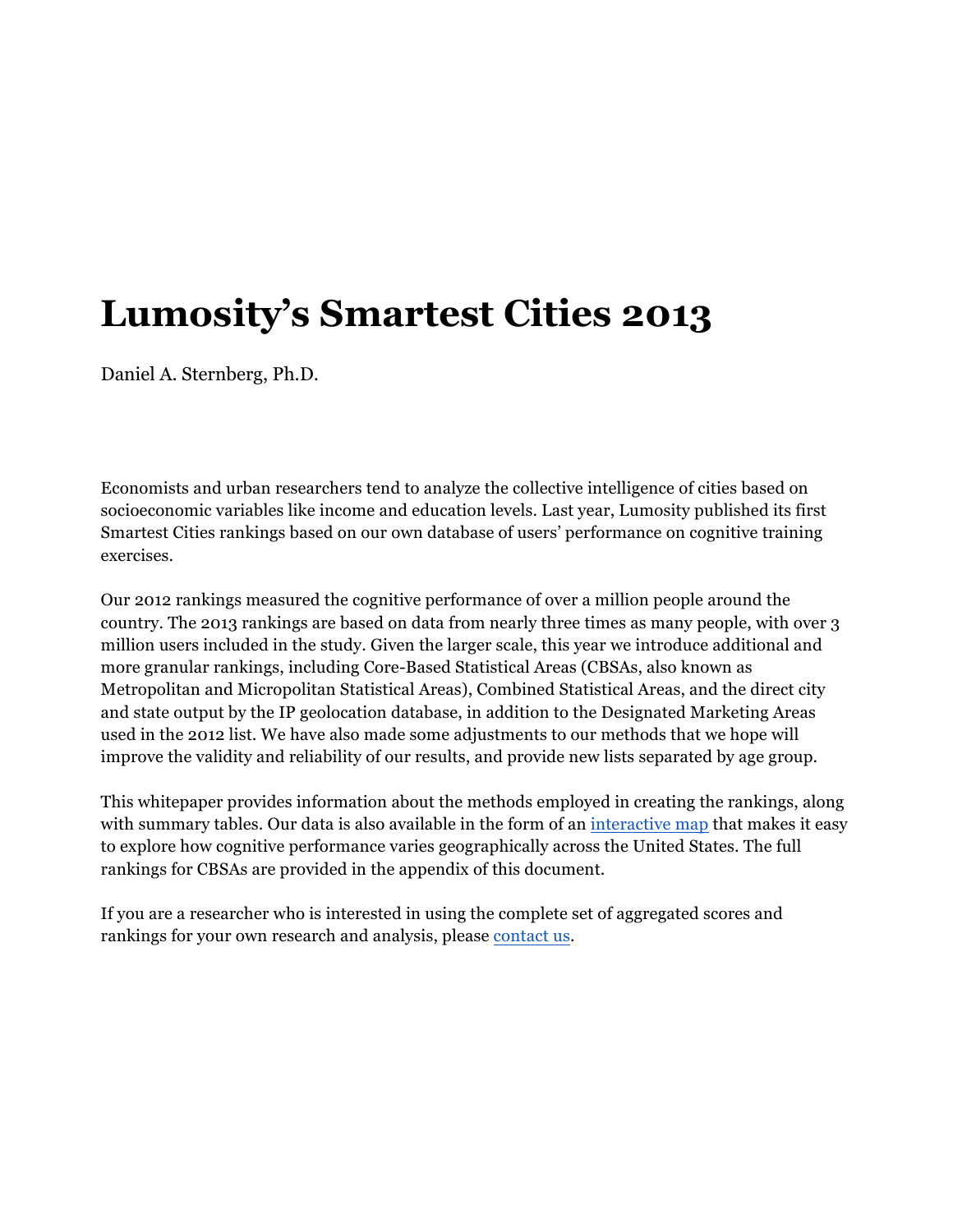## **Methods**

#### *User selection*

To be included in the analysis, a user must have played at least one game in each of the five Lumosity "Brain Areas": Speed, Attention, Flexibility, Memory and Problem Solving. The user also must have provided their date of birth and gender, between 15 and 85 years of age, and must be located in the United States according to our geolocation procedure. These inclusion criteria resulted in an initial cohort of 3,385,648 users.

#### *Geolocation Procedure*

Geolocation was estimated based on users' recorded IP address at the time they last logged into Lumosity via the freely available GeoLiteCity database. This database provides estimates of a number of different geographic variables, including and estimated city and state and a Designated Marketing Area (DMA) code.

#### *Scoring Procedure*

Game scores were separately normalized using an inverse percentile rank normalization procedure. Each score was transformed based on its percentile to the corresponding place on a Gaussian distribution ( $\mu$  = 100,  $\sigma$  = 15). As performance on the exercises is known to decline with age, scores were separately normalized for each age year within each game. By controlling for the effect of age in the population, this procedure avoids biasing the results due to differences in the age distribution of different cities. Gender differences were then controlled via separate linear regression models for each cognitive area predicting the age-normed score from the user's gender, resulting in a final scaled score.

The overall index of performance was based on a single inverse rank normalization procedure on the sum of the resulting scaled scores for each cognitive area.

#### *Determining Statistical Areas*

Designated Marketing Areas were determined using the Metro Code output of GeoLiteCity. Codes were mapped to DMA labels using a table provided by Google.

Core-based Statistical Areas (CBSAs) and Combined Statistical Areas (CSAs) are defined by the US Office of Management and Budget based on US Census data. CBSAs include an urban center of at least 10,000 people, along with adjacent areas that are socioeconomically tied to the urban center via commuting. CSAs group adjoining CBSAs that are also socioeconomically tied, but at a lower threshold.

CBSAs and CSAs were determined using two tables that are publicly available on the US Census website. First, the city and state output by GeoLiteCity was mapped to a corresponding county using the national place file. The county was then tied to a CBSA and CSA (where applicable) using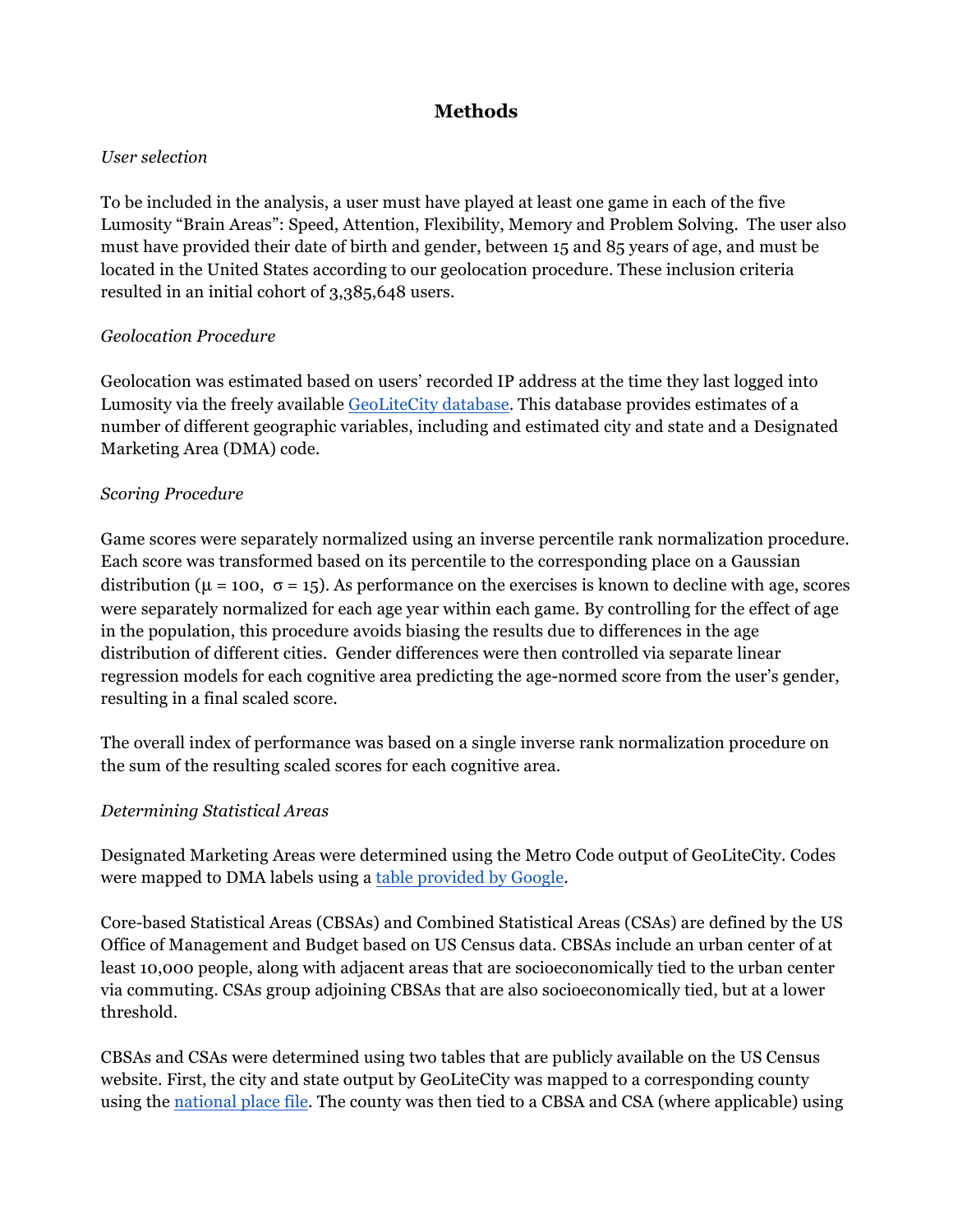the CBSA delineation file. In cases where a user could not be matched to a CBSA or CSA, that user was not included in that particular ranking, but could be included in other rankings.

#### *Determining Rankings*

For the lists using overall score as the ranking metric, an area's score is based on the median overall score for users in each geographic area. For the separate cognitive area lists, rankings are based on the median scaled score for each CBSA for the respective cognitive area.

#### *Age grouping*

For the age group lists, users were separated into three age groups - *under 35* (age < 35), *35-55* (age = [35,55)), and *55+* (age >= 55), and median scores were obtained for each CBSA for each of the three age groups.

#### *Required Sample Size*

We required a minimum sample size of 500 users for an area to be included in one of the overall rankings. 208 DMAs, 158 CSAs, 478 CBSAs, and 1,309 cities met this criterion. For the age group rankings, we relaxed the minimum sample size to 200 users. 544 CBSAs met this criterion for the *under 35* group, 405 CBSAs met this criterion for the *35-55* group, and 307 CBSAs met this criterion for the *55+* group.

#### *Interactive map*

CBSA delineations are based on the February 2013 CBSA shapefile, available from the US Census Bureau.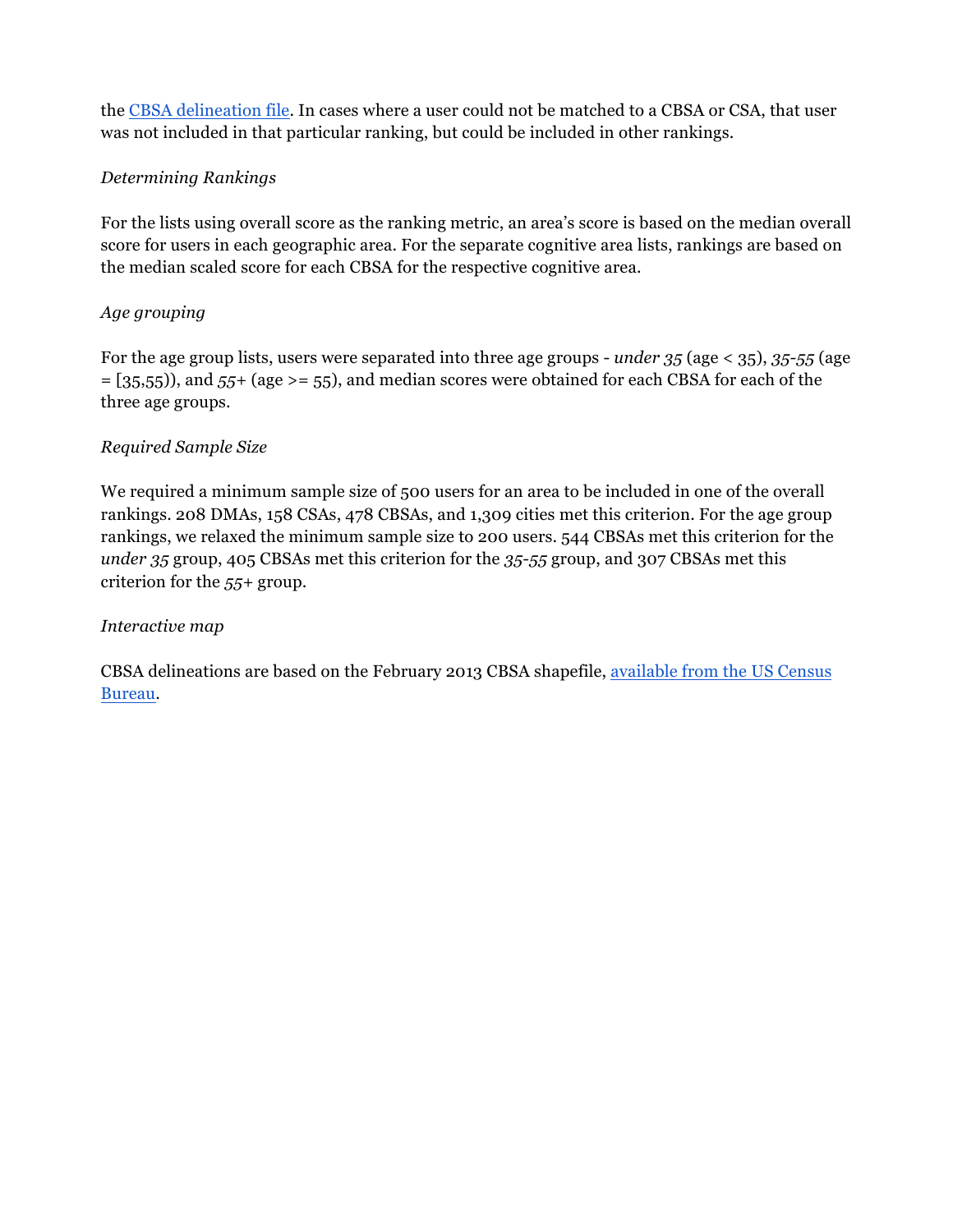## **Overall Rankings Top 50 DMAs, CSAs, CBSAs, and Cities**

*Designated Marketing Area (DMA)*

| 2013 Ranking<br>(out of 208) | <b>Designated Marketing Area</b>             | 2013<br><b>Overall</b><br><b>Score</b> | 2012<br><b>Ranking</b>  |
|------------------------------|----------------------------------------------|----------------------------------------|-------------------------|
| 1                            | Lafayette IN                                 | 103.94                                 | $\overline{\mathbf{2}}$ |
| $\overline{\mathbf{2}}$      | Charlottesville VA                           | 103.62                                 | $\mathbf{1}$            |
| 3                            | Madison WI                                   | 103.40                                 | $\overline{4}$          |
| $\overline{\mathbf{4}}$      | Cedar Rapids-Waterloo-Iowa City & Dubuque IA | 102.71                                 | 6                       |
| $\overline{\mathbf{5}}$      | Johnstown-Altoona PA                         | 102.62                                 | 8                       |
| 6                            | Minneapolis-St. Paul MN                      | 102.32                                 | 10                      |
| $\overline{7}$               | Rochester MN-Mason City IA-Austin MN         | 102.20                                 | 31                      |
| 8                            | Boston MA-Manchester NH                      | 101.97                                 | 11                      |
| 9                            | Des Moines-Ames IA                           | 101.96                                 | 35                      |
| 10                           | Pittsburgh PA                                | 101.91                                 | 19                      |
| 11                           | Lansing MI                                   | 101.88                                 | 16                      |
| 12                           | Harrisonburg VA                              | 101.85                                 | 51                      |
| 13                           | Columbia-Jefferson City MO                   | 101.83                                 | 22                      |
| 14                           | Fargo-Valley City ND                         | 101.83                                 | 15                      |
| 15                           | Green Bay-Appleton WI                        | 101.78                                 | 29                      |
| 16                           | Lincoln & Hastings-Kearney NE                | 101.78                                 | 37                      |
| 17                           | La Crosse-Eau Claire WI                      | 101.74                                 | 23                      |
| 18                           | Milwaukee WI                                 | 101.69                                 | 55                      |
| 19                           | Wausau-Rhinelander WI                        | 101.64                                 | 47                      |
| 20                           | Helena MT                                    | 101.62                                 |                         |
| 21                           | Topeka KS                                    | 101.61                                 | 49                      |
| 22                           | Harrisburg-Lancaster-Lebanon-York PA         | 101.61                                 | 24                      |
| 23                           | Austin TX                                    | 101.59                                 | 12                      |
| 24                           | Rochester NY                                 | 101.58                                 | 13                      |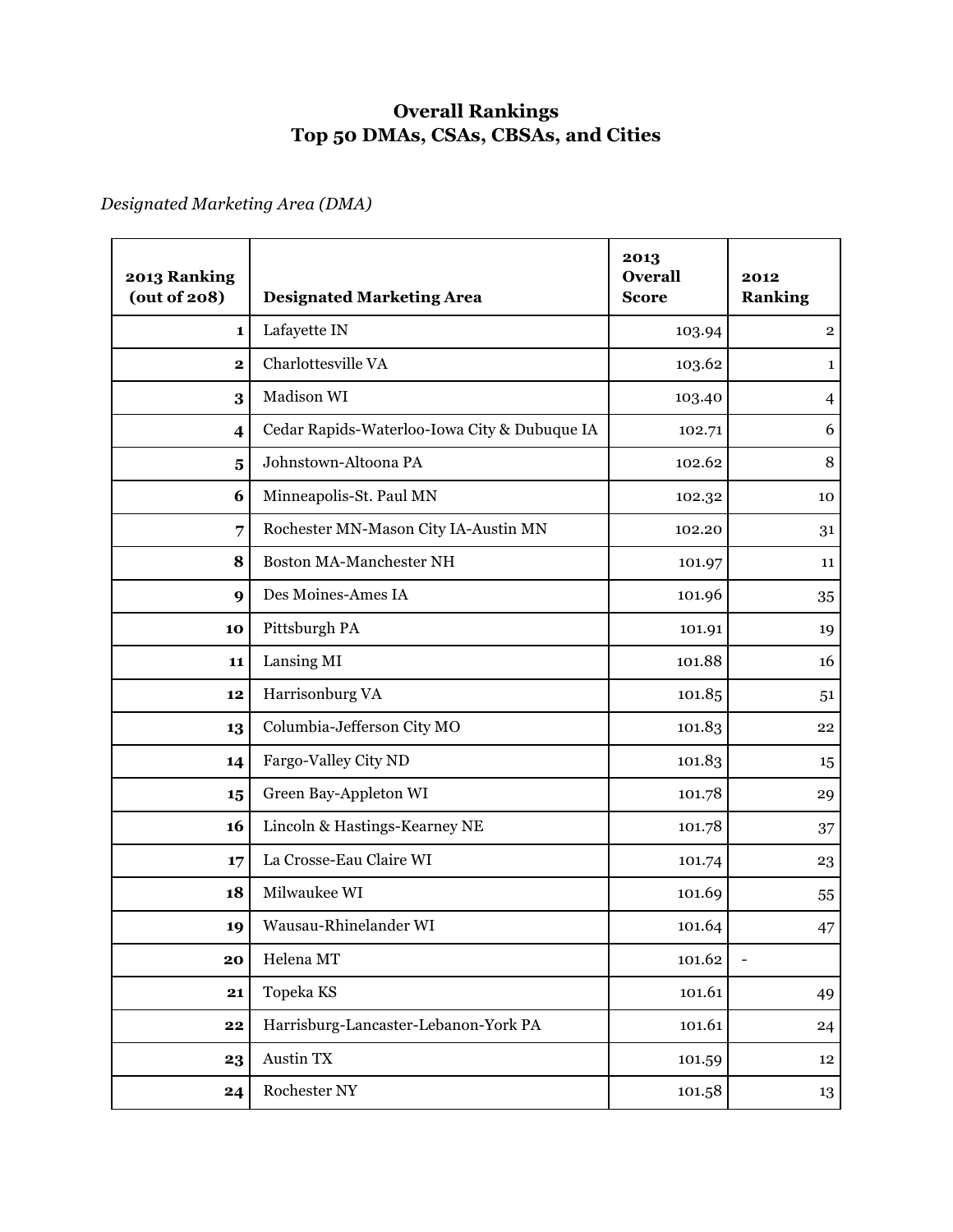| 25 | Champaign & Springfield-Decatur, IL          | 101.55 | 9              |
|----|----------------------------------------------|--------|----------------|
| 26 | Syracuse NY                                  | 101.55 | 20             |
| 27 | Omaha NE                                     | 101.55 | $38\,$         |
| 28 | Burlington VT-Plattsburgh NY                 | 101.54 | 18             |
| 29 | Marquette MI                                 | 101.53 | 39             |
| 30 | Indianapolis IN                              | 101.51 | 26             |
| 31 | Honolulu HI                                  | 101.51 | 7              |
| 32 | Duluth MN-Superior WI                        | 101.46 | 28             |
| 33 | Sioux Falls(Mitchell) SD                     | 101.44 | 73             |
| 34 | Peoria-Bloomington IL                        | 101.40 | 69             |
| 35 | <b>Binghamton NY</b>                         | 101.38 | 54             |
| 36 | Gainesville FL                               | 101.37 | 14             |
| 37 | Springfield-Holyoke MA                       | 101.37 | 25             |
| 38 | Kansas City MO                               | 101.32 | 65             |
| 39 | Seattle-Tacoma WA                            | 101.31 | 50             |
| 40 | Cincinnati OH                                | 101.29 | 56             |
| 41 | Eugene OR                                    | 101.27 | 53             |
| 42 | Santa Barbara-Santa Maria-San Luis Obispo CA | 101.21 | 17             |
| 43 | Denver <sub>CO</sub>                         | 101.17 | 40             |
| 44 | Portland OR                                  | 101.14 | 33             |
| 45 | Ottumwa IA-Kirksville MO                     | 101.12 |                |
| 46 | Lima OH                                      | 101.12 |                |
| 47 | Mankato MN                                   | 101.11 | 96             |
| 48 | Roanoke-Lynchburg VA                         | 101.10 | 64             |
| 49 | Albany-Schenectady-Troy NY                   | 101.09 | 45             |
| 50 | San Francisco-Oakland-San Jose CA            | 101.08 | $\overline{5}$ |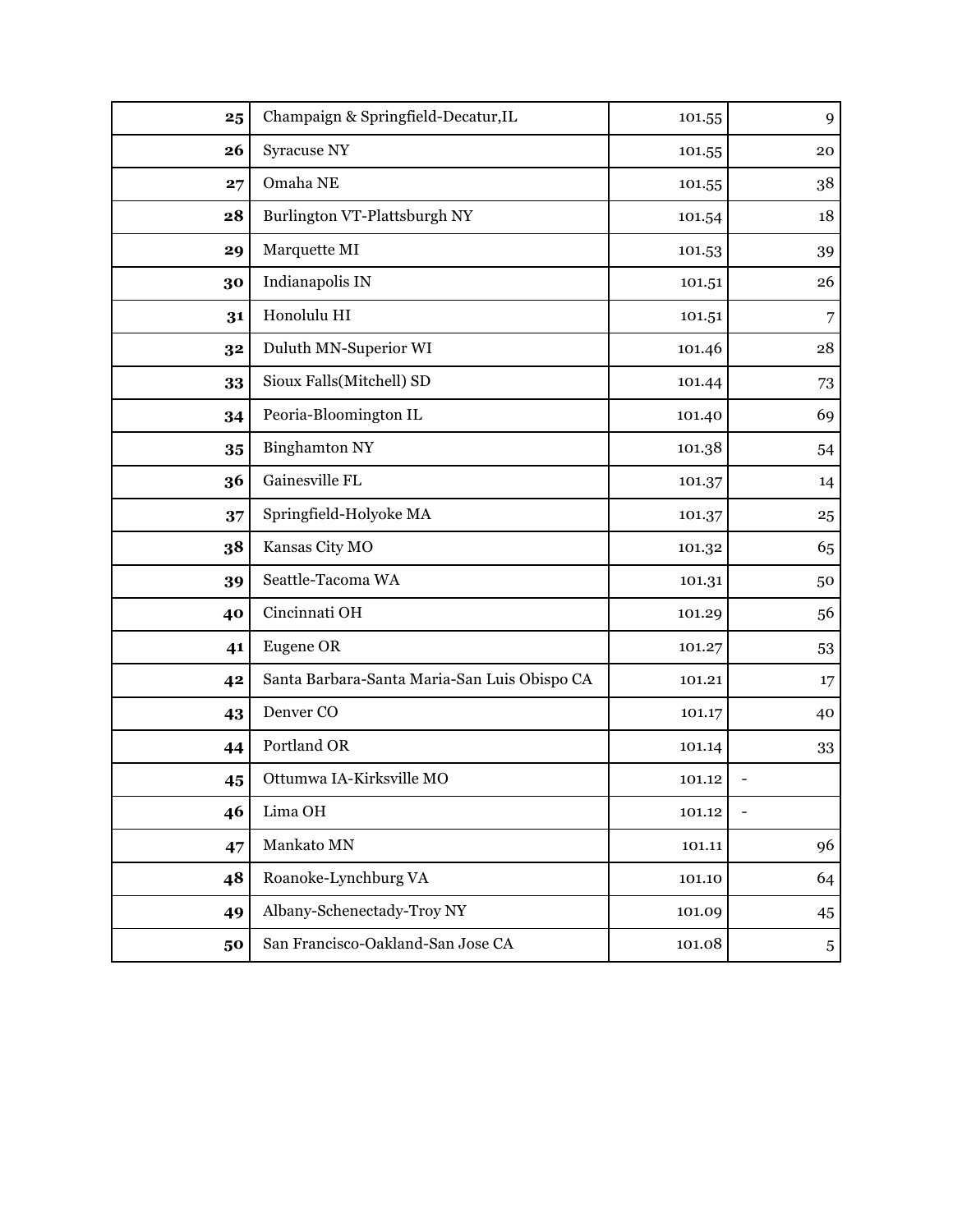| <b>Ranking</b><br>(out of $157$ ) | <b>Combined Statistical Area</b>             | <b>Overall Score</b> |
|-----------------------------------|----------------------------------------------|----------------------|
| 1                                 | Ithaca-Cortland, NY                          | 104.59               |
| $\mathbf 2$                       | Lafayette-West Lafayette-Frankfort, IN       | 104.37               |
| 3                                 | State College-DuBois, PA                     | 103.94               |
| $\overline{\mathbf{4}}$           | Bloomington-Bedford, IN                      | 103.88               |
| $\overline{\mathbf{5}}$           | Madison-Janesville-Beloit, WI                | 103.53               |
| 6                                 | Cedar Rapids-Iowa City, IA                   | 103.41               |
| 7                                 | Pullman-Moscow, WA-ID                        | 103.25               |
| 8                                 | Des Moines-Ames-West Des Moines, IA          | 103.23               |
| 9                                 | Eau Claire-Menomonie, WI                     | 102.64               |
| 10                                | Lincoln-Beatrice, NE                         | 102.48               |
| 11                                | Appleton-Oshkosh-Neenah, WI                  | 102.45               |
| 12                                | Minneapolis-St. Paul, MN-WI                  | 102.44               |
| 13                                | Columbia-Moberly-Mexico, MO                  | 102.25               |
| 14                                | Sioux City-Vermillion, IA-SD-NE              | 102.24               |
| 15                                | Fargo-Wahpeton, ND-MN                        | 102.23               |
| 16                                | Rochester-Austin, MN                         | 102.19               |
| 17                                | Milwaukee-Racine-Waukesha, WI                | 102.14               |
| 18                                | Bloomsburg-Berwick-Sunbury, PA               | 102.00               |
| 19                                | Pittsburgh-New Castle-Weirton, PA-OH-WV      | 101.98               |
| 20                                | Bloomington-Pontiac, IL                      | 101.98               |
| 21                                | Kansas City-Overland Park-Kansas City, MO-KS | 101.82               |
| 22                                | Indianapolis-Carmel-Muncie, IN               | 101.77               |
| 23                                | Harrisonburg-Staunton-Waynesboro, VA         | 101.76               |
| 24                                | Omaha-Council Bluffs-Fremont, NE-IA          | 101.72               |
| 25                                | Mount Pleasant-Alma, MI                      | 101.67               |
| 26                                | Mankato-New Ulm-North Mankato, MN            | 101.67               |
| 27                                | Wausau-Stevens Point-Wisconsin Rapids, WI    | 101.65               |
| 28                                | Boston-Worcester-Providence, MA-RI-NH-CT     | 101.60               |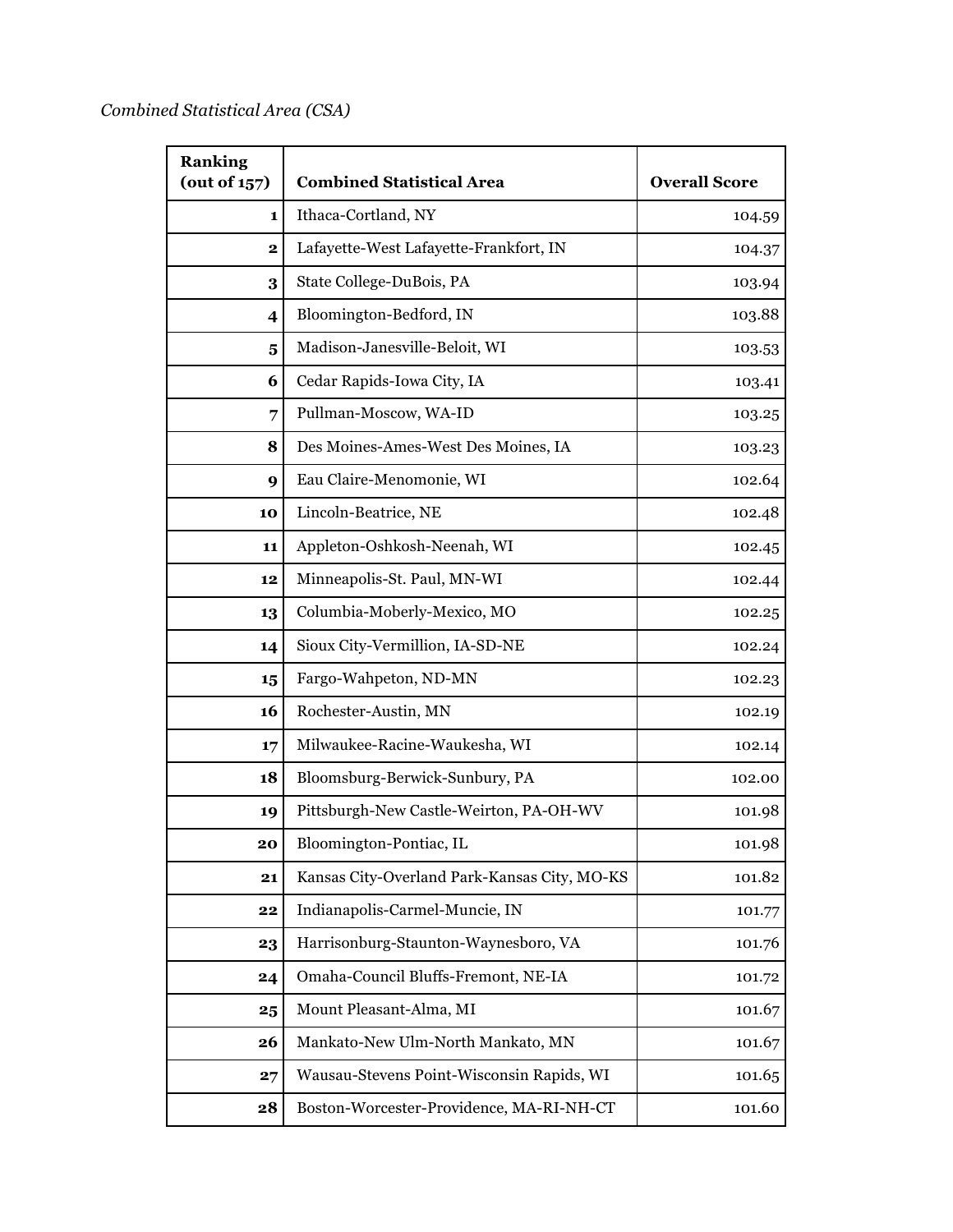| 29 | Rochester-Batavia-Seneca Falls, NY        | 101.51 |
|----|-------------------------------------------|--------|
| 30 | Seattle-Tacoma, WA                        | 101.42 |
| 31 | Morgantown-Fairmont, WV                   | 101.41 |
| 32 | Denver-Aurora, CO                         | 101.39 |
| 33 | Gainesville-Lake City, FL                 | 101.39 |
| 34 | Cincinnati-Wilmington-Maysville, OH-KY-IN | 101.37 |
| 35 | Johnstown-Somerset, PA                    | 101.34 |
| 36 | Springfield-Greenfield Town, MA           | 101.33 |
| 37 | Harrisburg-York-Lebanon, PA               | 101.30 |
| 38 | Lima-Van Wert-Celina, OH                  | 101.27 |
| 39 | Peoria-Canton, IL                         | 101.24 |
| 40 | Green Bay-Shawano, WI                     | 101.21 |
| 41 | Grand Rapids-Wyoming-Muskegon, MI         | 101.21 |
| 42 | Findlay-Tiffin, OH                        | 101.17 |
| 43 | Salt Lake City-Provo-Orem, UT             | 101.14 |
| 44 | Portland-Lewiston-South Portland, ME      | 101.12 |
| 45 | Fort Wayne-Huntington-Auburn, IN          | 101.08 |
| 46 | Lansing-East Lansing-Owosso, MI           | 101.06 |
| 47 | Davenport-Moline, IA-IL                   | 101.05 |
| 48 | Syracuse-Auburn, NY                       | 101.03 |
| 49 | Albany-Schenectady, NY                    | 100.97 |
| 50 | Portland-Vancouver-Salem, OR-WA           | 100.96 |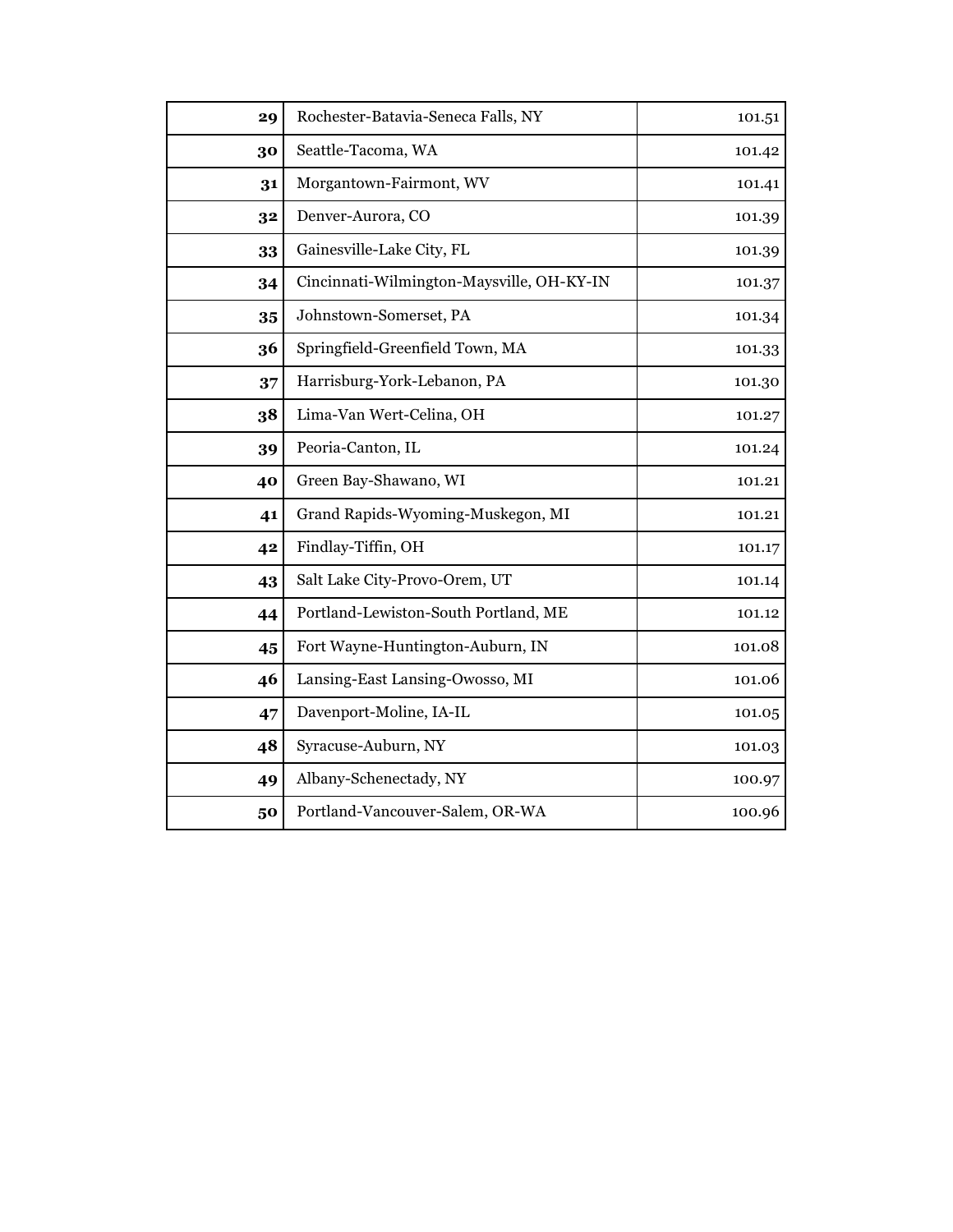*Core-based Statistical Area (CBSA)*

| <b>Ranking</b><br>(out of $478$ ) | <b>Core-based Statistical Area</b>    | <b>Overall Score</b> |
|-----------------------------------|---------------------------------------|----------------------|
| 1                                 | Ithaca, NY                            | 105.76               |
| $\overline{\mathbf{2}}$           | State College, PA                     | 105.21               |
| 3                                 | Lafayette-West Lafayette, IN          | 104.56               |
| $\overline{\mathbf{4}}$           | Iowa City, IA                         | 104.53               |
| 5                                 | Ames, IA                              | 104.37               |
| 6                                 | Ann Arbor, MI                         | 104.28               |
| 7                                 | Bloomington, IN                       | 104.07               |
| 8                                 | Madison, WI                           | 104.05               |
| 9                                 | Lawrence, KS                          | 103.97               |
| 10                                | Pullman, WA                           | 103.94               |
| 11                                | College Station-Bryan, TX             | 103.81               |
| 12                                | Appleton, WI                          | 103.72               |
| 13                                | Champaign-Urbana, IL                  | 103.69               |
| 14                                | Blacksburg-Christiansburg-Radford, VA | 103.68               |
| 15                                | Charlottesville, VA                   | 103.53               |
| 16                                | Boulder, CO                           | 103.45               |
| 17                                | Provo-Orem, UT                        | 103.30               |
| 18                                | Harrisonburg, VA                      | 103.21               |
| 19                                | Rolla, MO                             | 103.15               |
| 20                                | Houghton, MI                          | 102.95               |
| 21                                | Muncie, IN                            | 102.92               |
| 22                                | Corvallis, OR                         | 102.87               |
| 23                                | Boone, NC                             | 102.73               |
| 24                                | Logan, UT-ID                          | 102.66               |
| 25                                | Stillwater, OK                        | 102.59               |
| 26                                | Milwaukee-Waukesha-West Allis, WI     | 102.58               |
| 27                                | Claremont-Lebanon, NH-VT              | 102.55               |
| 28                                | Lebanon, PA                           | 102.54               |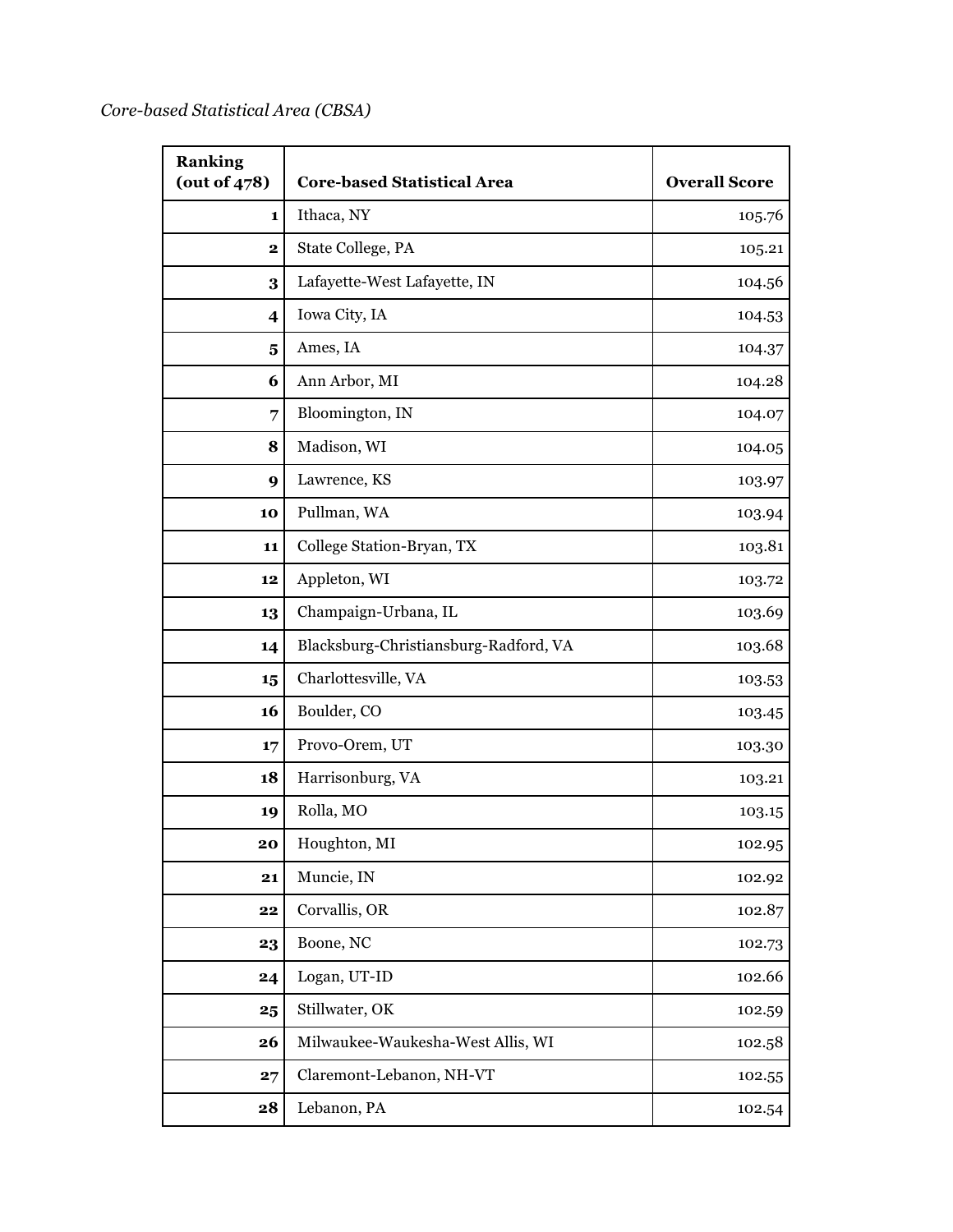| 29 | Moscow, ID                              | 102.49 |
|----|-----------------------------------------|--------|
| 30 | Cedar Rapids, IA                        | 102.49 |
| 31 | Lincoln, NE                             | 102.46 |
| 32 | Bloomsburg-Berwick, PA                  | 102.46 |
| 33 | Minneapolis-St. Paul-Bloomington, MN-WI | 102.44 |
| 34 | Starkville, MS                          | 102.43 |
| 35 | Athens, OH                              | 102.40 |
| 36 | La Crosse-Onalaska, WI-MN               | 102.39 |
| 37 | Brainerd, MN                            | 102.37 |
| 38 | Burlington-South Burlington, VT         | 102.35 |
| 39 | Fargo, ND-MN                            | 102.35 |
| 40 | Stevens Point, WI                       | 102.35 |
| 41 | Columbia, MO                            | 102.34 |
| 42 | St. Cloud, MN                           | 102.34 |
| 43 | Rochester, MN                           | 102.34 |
| 44 | Auburn-Opelika, AL                      | 102.32 |
| 45 | Waterloo-Cedar Falls, IA                | 102.29 |
| 46 | Oil City, PA                            | 102.24 |
| 47 | Fort Collins, CO                        | 102.22 |
| 48 | Sheboygan, WI                           | 102.14 |
| 49 | Boston-Cambridge-Newton, MA-NH          | 102.14 |
| 50 | Keene, NH                               | 102.09 |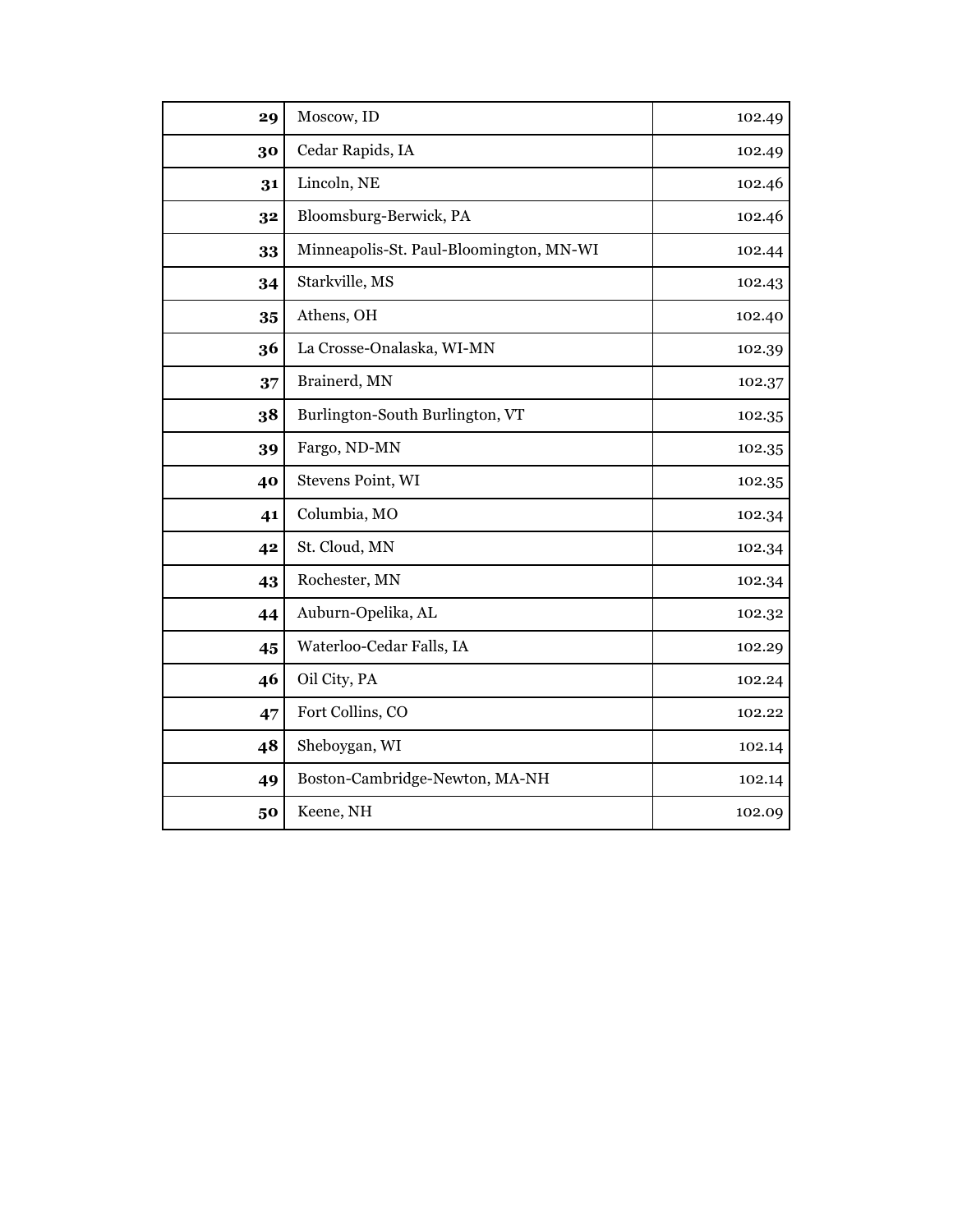## *City and State*

| <b>Ranking</b><br>(out of 1,309) | City                 | <b>Overall Score</b> |
|----------------------------------|----------------------|----------------------|
| 1                                | Stanford, CA         | 111.24               |
| 2                                | Princeton, NJ        | 107.80               |
| 3                                | Storrs Mansfield, CT | 107.39               |
| $\overline{4}$                   | Evanston, IL         | 107.13               |
| 5                                | Cambridge, MA        | 106.79               |
| 6                                | La Jolla, CA         | 106.63               |
| 7                                | Amherst, MA          | 106.58               |
| 8                                | West Lafayette, IN   | 106.42               |
| 9                                | Ithaca, NY           | 106.33               |
| 10                               | Davis, CA            | 106.06               |
| 11                               | Urbana, IL           | 105.97               |
| 12                               | College Park, MD     | 105.96               |
| 13                               | Somerville, MA       | 105.84               |
| 14                               | State College, PA    | 105.83               |
| 15                               | Ann Arbor, MI        | 105.81               |
| 16                               | Oxford, OH           | 105.78               |
| 17                               | Blacksburg, VA       | 105.66               |
| 18                               | Chapel Hill, NC      | 105.66               |
| 19                               | Stony Brook, NY      | 105.64               |
| 20                               | Provo, UT            | 105.40               |
| 21                               | East Lansing, MI     | 105.25               |
| 22                               | Lexington, MA        | 105.24               |
| 23                               | Allendale, MI        | 105.07               |
| 24                               | Madison, WI          | 104.92               |
| 25                               | Iowa City, IA        | 104.92               |
| 26                               | Brighton, MA         | 104.67               |
| 27                               | Watertown, MA        | 104.62               |
| 28                               | Ames, IA             | 104.52               |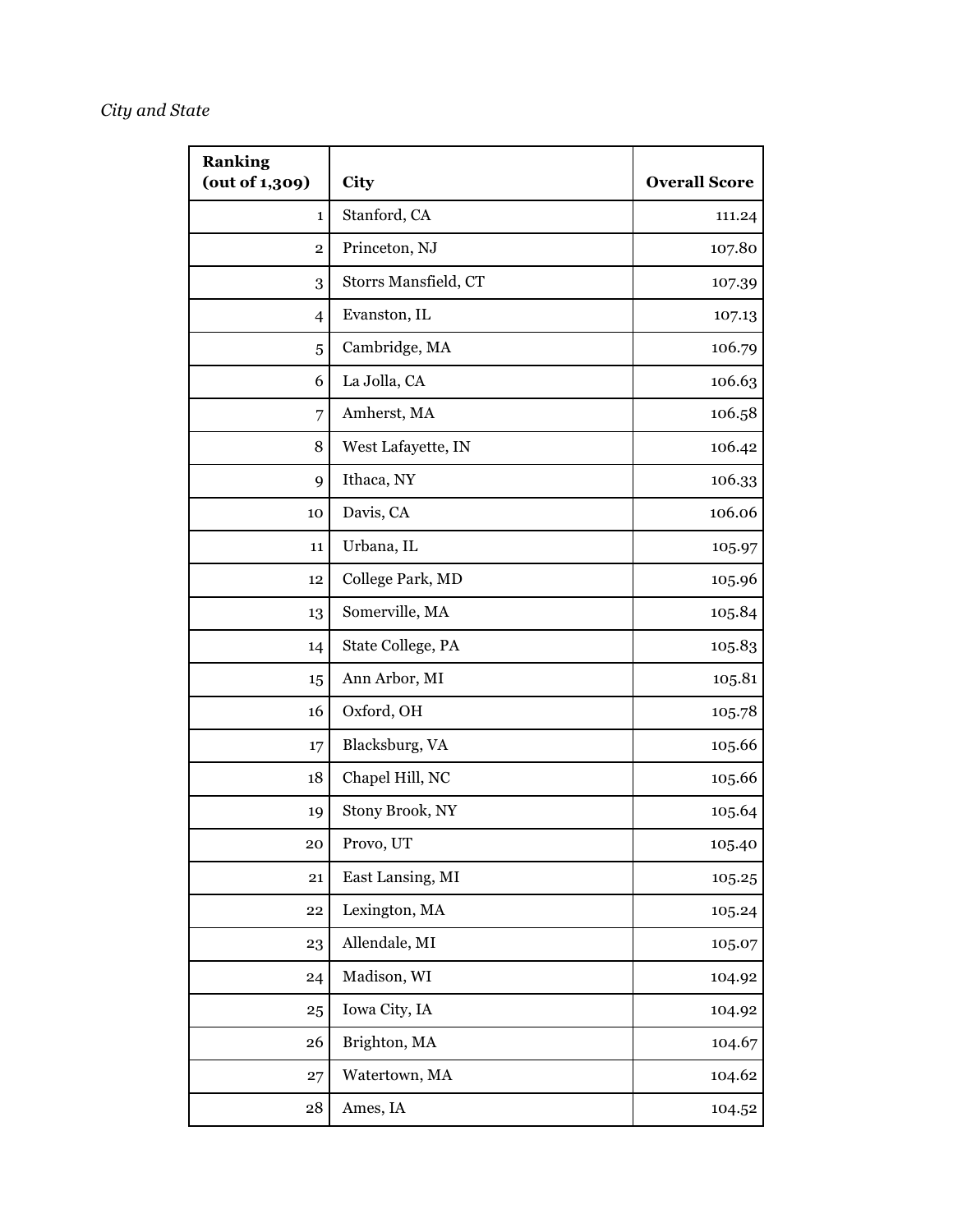| 29 | Bloomington, IN     | 104.27 |
|----|---------------------|--------|
| 30 | Berkeley, CA        | 104.26 |
| 31 | Lenexa, KS          | 104.21 |
| 32 | Lawrence, KS        | 104.19 |
| 33 | Charlottesville, VA | 104.18 |
| 34 | College Station, TX | 104.11 |
| 35 | Pullman, WA         | 104.01 |
| 36 | Burlington, VT      | 103.91 |
| 37 | Williamsburg, VA    | 103.91 |
| 38 | Ambler, PA          | 103.91 |
| 39 | Redmond, WA         | 103.89 |
| 40 | Hillsborough, NJ    | 103.89 |
| 41 | Webster, NY         | 103.87 |
| 42 | Waltham, MA         | 103.86 |
| 43 | Boulder, CO         | 103.85 |
| 44 | Flemington, NJ      | 103.83 |
| 45 | Vienna, VA          | 103.82 |
| 46 | Natick, MA          | 103.81 |
| 47 | Westminster, MD     | 103.81 |
| 48 | Bethpage, NY        | 103.80 |
| 49 | Menlo Park, CA      | 103.75 |
| 50 | Harrisonburg, VA    | 103.74 |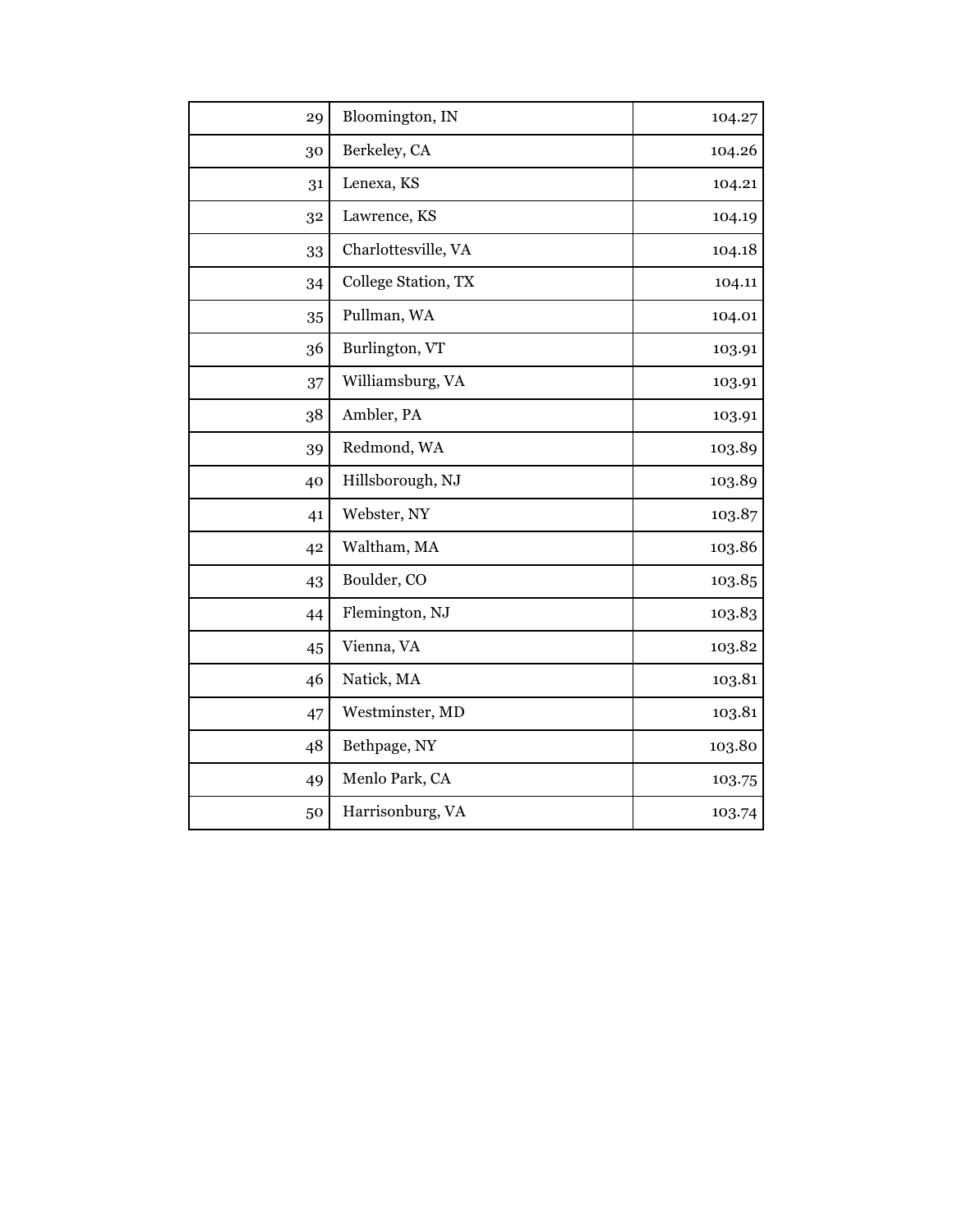# **Rankings by Age Group Top 50 CBSAs**

## *Under 35*

| <b>Ranking</b><br>(out of 544) | <b>Core-based Statistical Area</b>    | <b>Overall Score</b> |
|--------------------------------|---------------------------------------|----------------------|
| 1                              | Ithaca, NY                            | 106.89               |
| $\mathbf 2$                    | State College, PA                     | 105.95               |
| 3                              | Kirksville, MO                        | 105.89               |
| $\overline{\mathbf{4}}$        | Lafayette-West Lafayette, IN          | 105.44               |
| $\overline{\mathbf{5}}$        | Ann Arbor, MI                         | 105.00               |
| 6                              | Charlottesville, VA                   | 104.92               |
| 7                              | Madison, WI                           | 104.90               |
| 8                              | Burlington, NC                        | 104.81               |
| 9                              | Bloomington, IN                       | 104.80               |
| 10                             | Iowa City, IA                         | 104.71               |
| 11                             | Rolla, MO                             | 104.71               |
| 12                             | College Station-Bryan, TX             | 104.66               |
| 13                             | Champaign-Urbana, IL                  | 104.51               |
| 14                             | Ames, IA                              | 104.49               |
| 15                             | Lawrence, KS                          | 104.42               |
| 16                             | Pullman, WA                           | 104.22               |
| 17                             | Blacksburg-Christiansburg-Radford, VA | 104.03               |
| 18                             | Lewisburg, PA                         | 103.95               |
| 19                             | Muncie, IN                            | 103.67               |
| 20                             | Harrisonburg, VA                      | 103.67               |
| 21                             | Boulder, CO                           | 103.63               |
| $\bf 22$                       | Menomonie, WI                         | 103.62               |
| 23                             | Provo-Orem, UT                        | 103.56               |
| 24                             | Claremont-Lebanon, NH-VT              | 103.53               |
| 25                             | Auburn-Opelika, AL                    | 103.50               |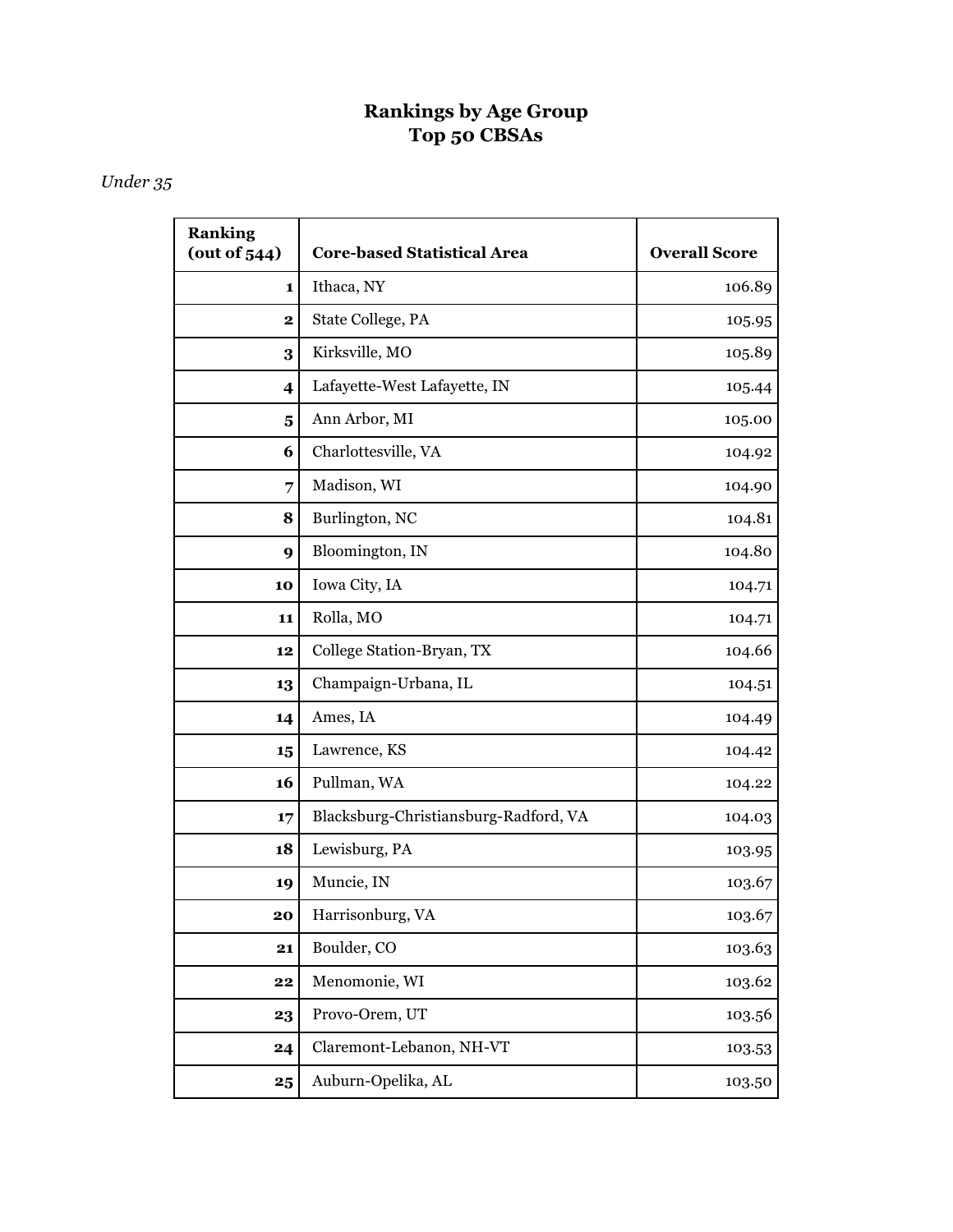| 26 | Starkville, MS                                          | 103.41 |
|----|---------------------------------------------------------|--------|
| 27 | Houghton, MI                                            | 103.29 |
| 28 | La Crosse-Onalaska, WI-MN                               | 103.24 |
| 29 | Boone, NC                                               | 103.19 |
| 30 | Corvallis, OR                                           | 103.11 |
| 31 | Appleton, WI                                            | 103.10 |
| 32 | Logan, UT-ID                                            | 102.98 |
| 33 | Moscow, ID                                              | 102.97 |
| 34 | Athens, OH                                              | 102.97 |
| 35 | Bloomsburg-Berwick, PA                                  | 102.94 |
| 36 | Sheboygan, WI                                           | 102.89 |
| 37 | Milwaukee-Waukesha-West Allis, WI                       | 102.88 |
| 38 | Stevens Point, WI                                       | 102.82 |
| 39 | Burlington-South Burlington, VT                         | 102.77 |
| 40 | San Luis Obispo-Paso Robles-Arroyo Grande,<br><b>CA</b> | 102.76 |
| 41 | Eau Claire, WI                                          | 102.62 |
| 42 | Mount Pleasant, MI                                      | 102.62 |
| 43 | Brookings, SD                                           | 102.58 |
| 44 | Morgantown, WV                                          | 102.56 |
| 45 | Marquette, MI                                           | 102.55 |
| 46 | Stillwater, OK                                          | 102.52 |
| 47 | Boston-Cambridge-Newton, MA-NH                          | 102.50 |
| 48 | Gainesville, FL                                         | 102.50 |
| 49 | Waterloo-Cedar Falls, IA                                | 102.42 |
| 50 | Lincoln, NE                                             | 102.39 |
|    |                                                         |        |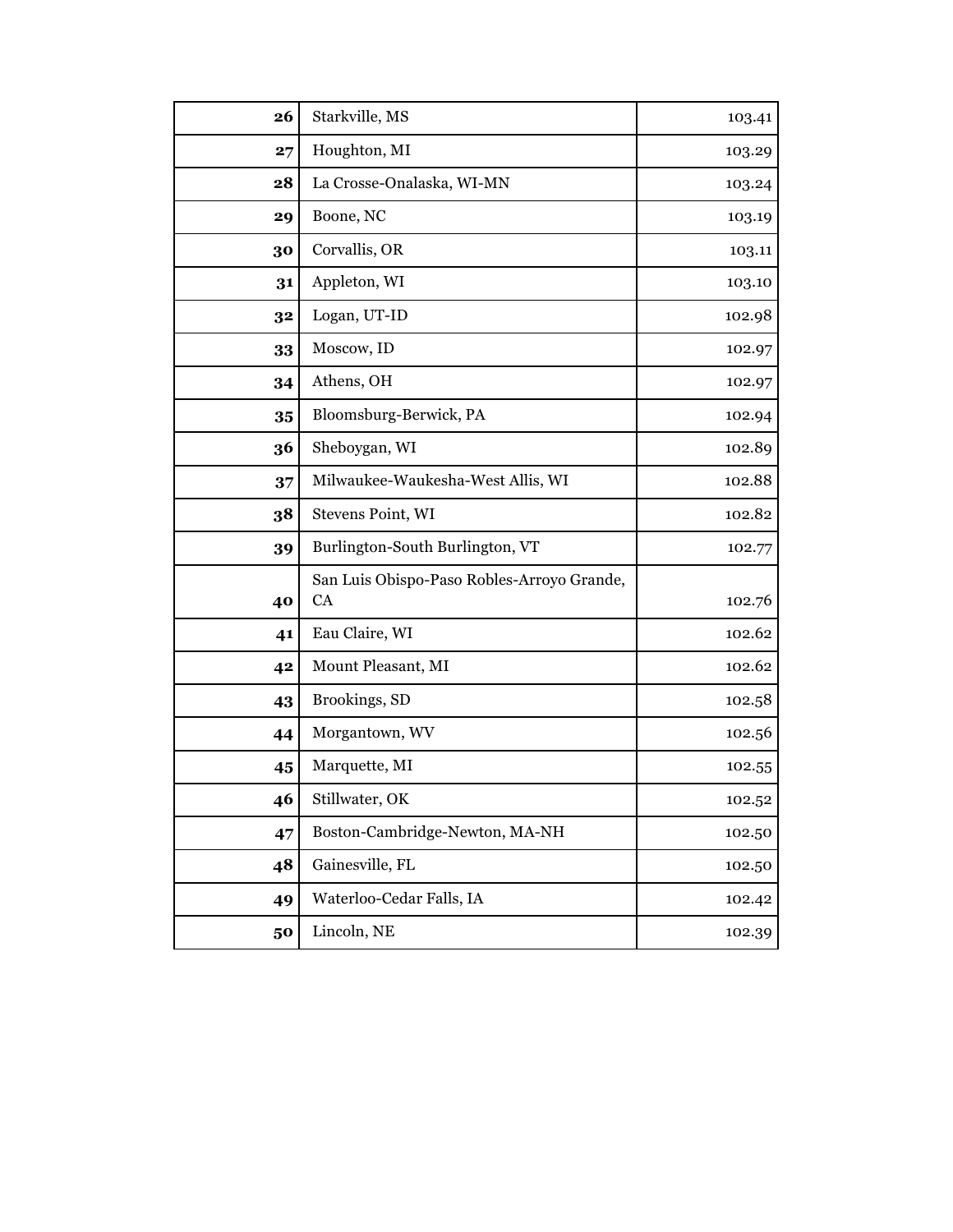| <b>Ranking</b><br>(out of 405) | <b>Core-based Statistical Area</b>      | <b>Overall Score</b> |
|--------------------------------|-----------------------------------------|----------------------|
| 1                              | Iowa City, IA                           | 104.85               |
| $\mathbf 2$                    | State College, PA                       | 104.57               |
| 3                              | Columbia, MO                            | 104.07               |
| 4                              | Brainerd, MN                            | 104.05               |
| $\overline{\mathbf{5}}$        | Ames, IA                                | 103.94               |
| 6                              | Lebanon, PA                             | 103.83               |
| 7                              | Ithaca, NY                              | 103.81               |
| 8                              | Lawrence, KS                            | 103.73               |
| 9                              | Appleton, WI                            | 103.69               |
| 10                             | Madison, WI                             | 103.53               |
| 11                             | Cedar Rapids, IA                        | 103.52               |
| 12                             | Corvallis, OR                           | 103.49               |
| 13                             | Boulder, CO                             | 103.42               |
| 14                             | Ann Arbor, MI                           | 103.37               |
| 15                             | Fort Collins, CO                        | 103.26               |
| 16                             | Oil City, PA                            | 103.25               |
| 17                             | Provo-Orem, UT                          | 103.24               |
| 18                             | Lafayette-West Lafayette, IN            | 103.20               |
| 19                             | Minneapolis-St. Paul-Bloomington, MN-WI | 103.19               |
| 20                             | Owosso, MI                              | 103.07               |
| 21                             | Fargo, ND-MN                            | 103.03               |
| 22                             | Janesville-Beloit, WI                   | 102.89               |
| 23                             | Milwaukee-Waukesha-West Allis, WI       | 102.84               |
| 24                             | Newport, OR                             | 102.82               |
| 25                             | New Philadelphia-Dover, OH              | 102.82               |
| 26                             | Lincoln, NE                             | 102.81               |
| 27                             | Wooster, OH                             | 102.79               |
| 28                             | Oshkosh-Neenah, WI                      | 102.79               |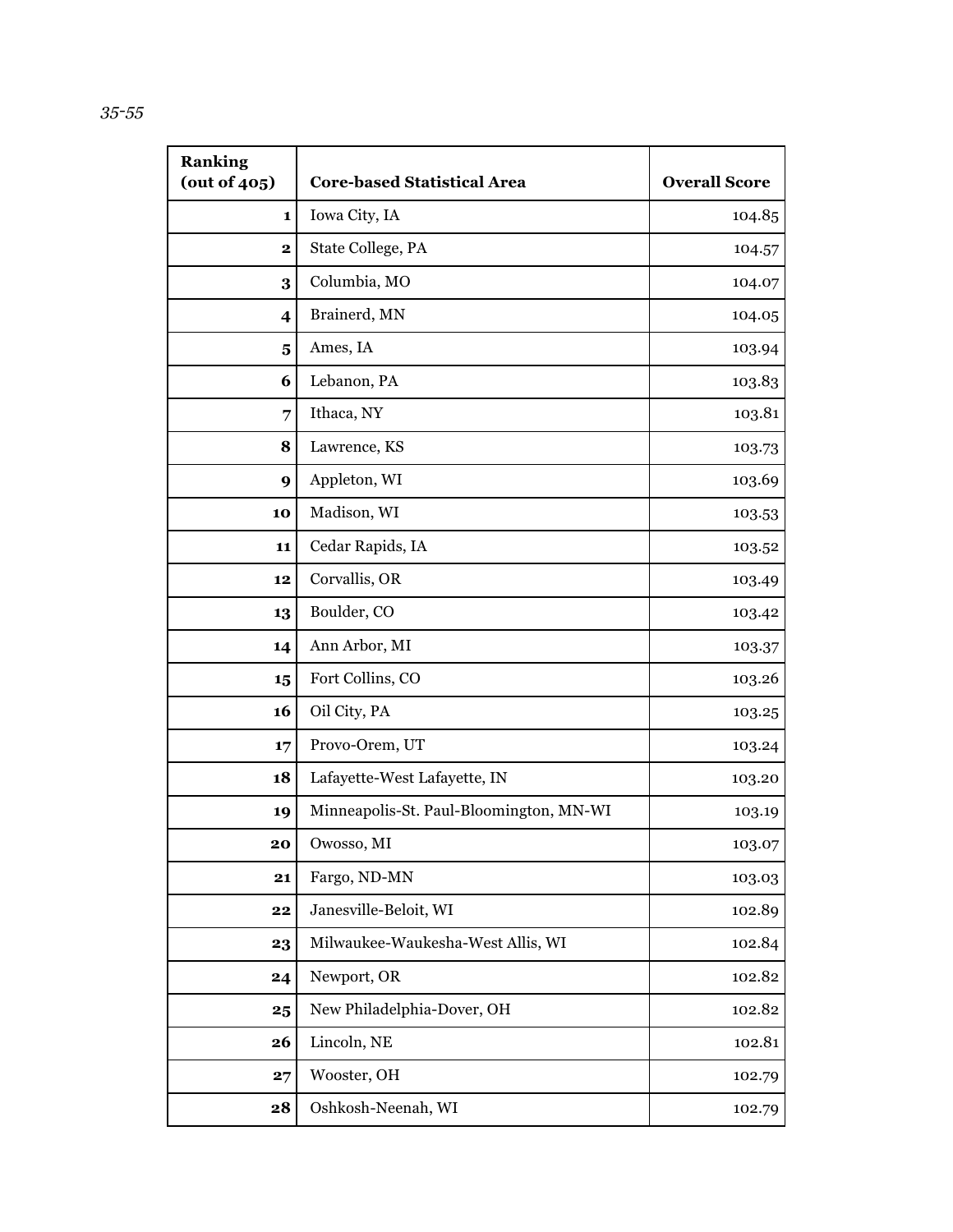| 29 | Bismarck, ND                          | 102.75 |
|----|---------------------------------------|--------|
| 30 | Winchester, VA-WV                     | 102.74 |
| 31 | Omaha-Council Bluffs, NE-IA           | 102.69 |
| 32 | Grand Forks, ND-MN                    | 102.68 |
| 33 | Rochester, MN                         | 102.62 |
| 34 | Helena, MT                            | 102.60 |
| 35 | Lancaster, PA                         | 102.58 |
| 36 | Blacksburg-Christiansburg-Radford, VA | 102.57 |
| 37 | Altoona, PA                           | 102.52 |
| 38 | Waterloo-Cedar Falls, IA              | 102.51 |
| 39 | Frankfort, KY                         | 102.46 |
| 40 | Great Falls, MT                       | 102.45 |
| 41 | Logan, UT-ID                          | 102.40 |
| 42 | Ottawa-Peru, IL                       | 102.38 |
| 43 | Missoula, MT                          | 102.38 |
| 44 | Green Bay, WI                         | 102.35 |
| 45 | College Station-Bryan, TX             | 102.33 |
| 46 | South Bend-Mishawaka, IN-MI           | 102.33 |
| 47 | Seattle-Tacoma-Bellevue, WA           | 102.32 |
| 48 | Indianapolis-Carmel-Anderson, IN      | 102.31 |
| 49 | Harrisburg-Carlisle, PA               | 102.31 |
| 50 | Grand Rapids-Wyoming, MI              | 102.31 |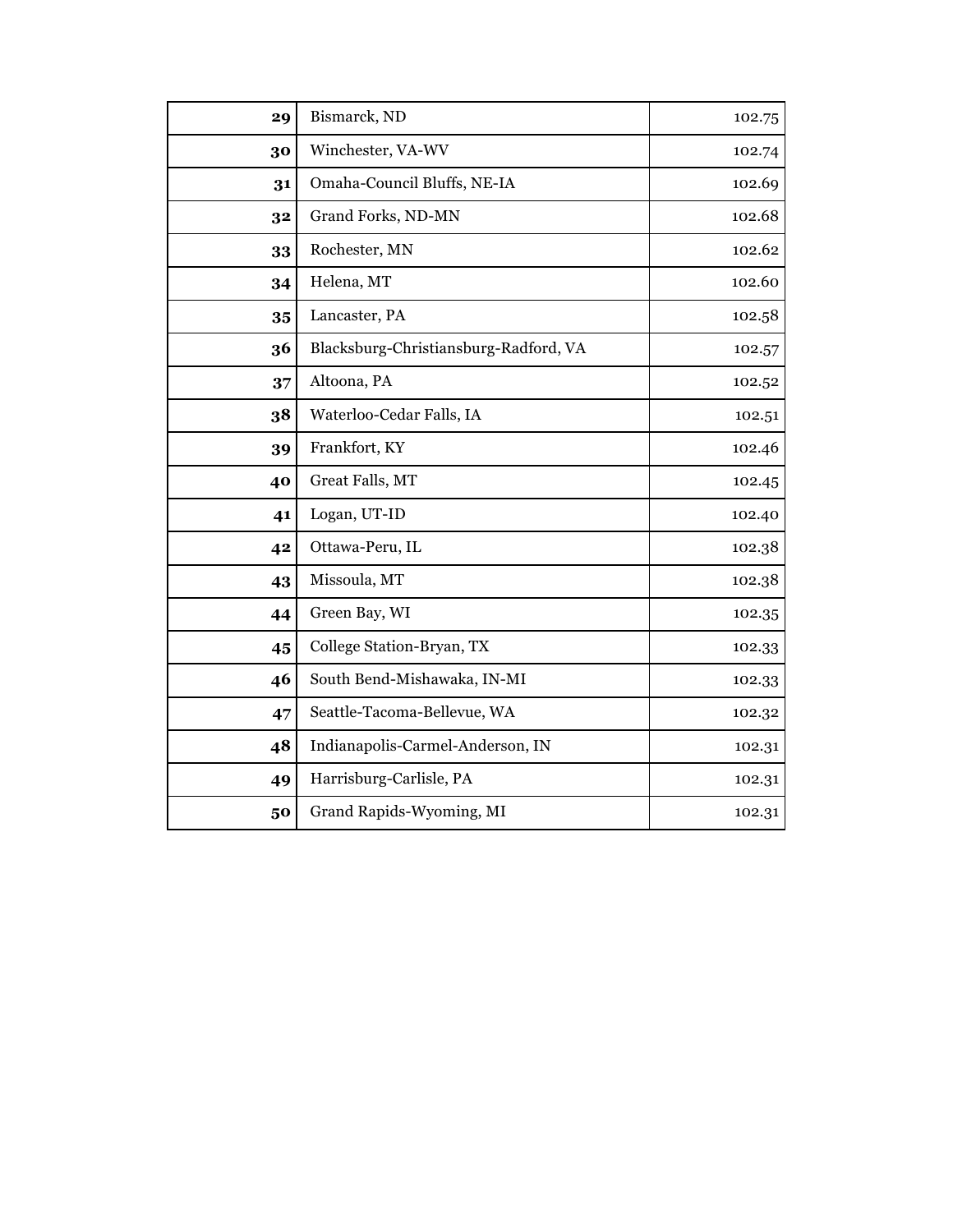| <b>Ranking</b><br>(out of 307) | <b>Core-based Statistical Area</b>    | <b>Overall Score</b> |
|--------------------------------|---------------------------------------|----------------------|
| $\mathbf{1}$                   | Columbia, MO                          | 104.45               |
| $\mathbf 2$                    | Elmira, NY                            | 104.41               |
| 3                              | Iowa City, IA                         | 103.77               |
| $\overline{\mathbf{4}}$        | Blacksburg-Christiansburg-Radford, VA | 103.73               |
| 5                              | Bloomington, IN                       | 103.20               |
| 6                              | Ithaca, NY                            | 103.15               |
| 7                              | Salem, OR                             | 103.10               |
| 8                              | Barnstable Town, MA                   | 102.91               |
| 9                              | Cedar Rapids, IA                      | 102.81               |
| 10                             | Port Angeles, WA                      | 102.79               |
| 11                             | Champaign-Urbana, IL                  | 102.77               |
| 12                             | Austin-Round Rock, TX                 | 102.72               |
| 13                             | Boulder, CO                           | 102.71               |
| 14                             | Rochester, MN                         | 102.70               |
| 15                             | Urban Honolulu, HI                    | 102.69               |
| 16                             | Ann Arbor, MI                         | 102.69               |
| 17                             | Fargo, ND-MN                          | 102.67               |
| 18                             | Bozeman, MT                           | 102.58               |
| 19                             | State College, PA                     | 102.54               |
| 20                             | Eureka-Arcata-Fortuna, CA             | 102.49               |
| 21                             | Springfield, OH                       | 102.47               |
| 22                             | Madison, WI                           | 102.44               |
| 23                             | Grand Junction, CO                    | 102.43               |
| 24                             | Fort Collins, CO                      | 102.37               |
| 25                             | Laconia, NH                           | 102.35               |
| 26                             | Helena, MT                            | 102.34               |
| 27                             | Claremont-Lebanon, NH-VT              | 102.33               |
| 28                             | Wausau, WI                            | 102.33               |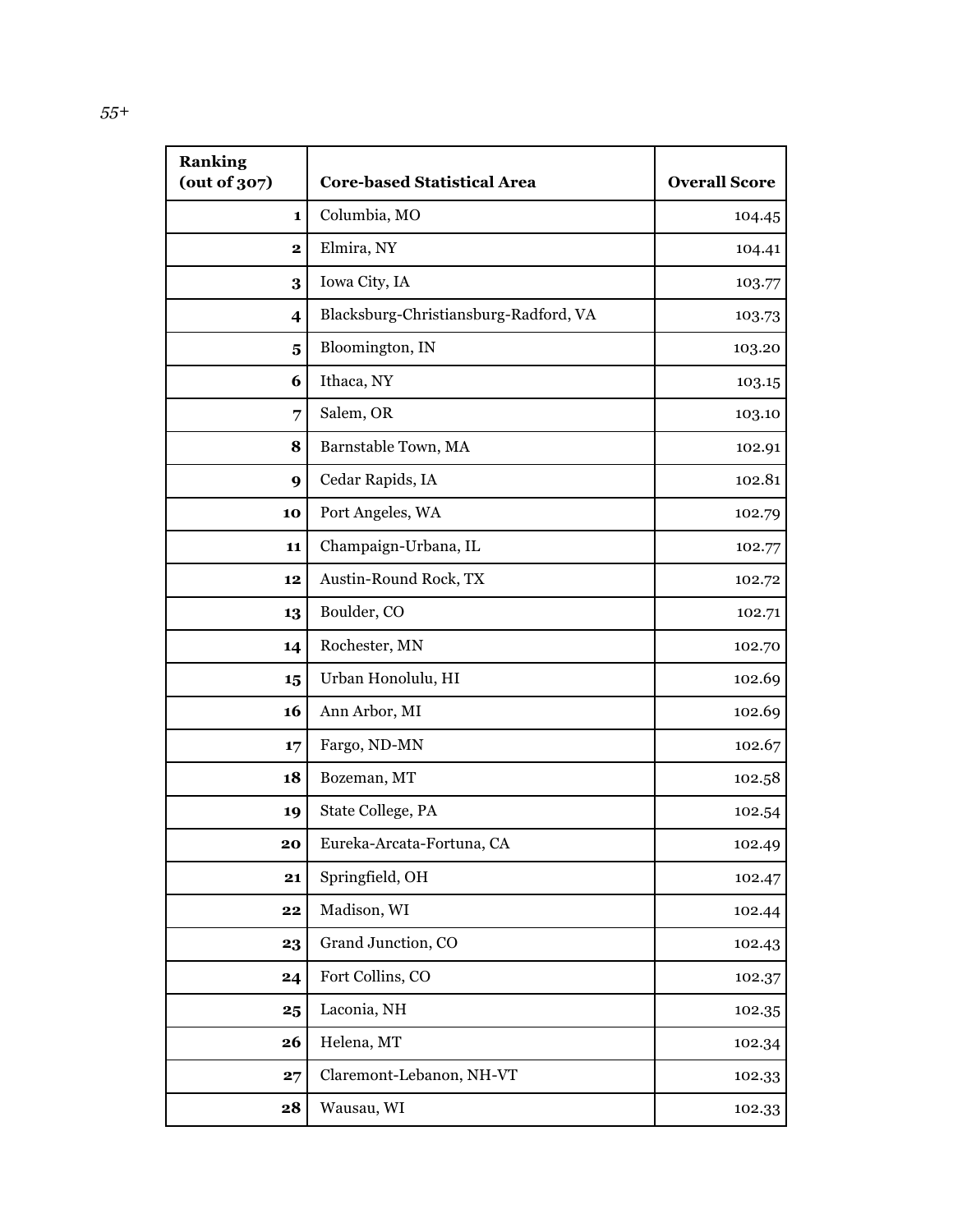| 29 | Kahului-Wailuku-Lahaina, HI             | 102.31 |
|----|-----------------------------------------|--------|
| 30 | Salisbury, MD-DE                        | 102.29 |
| 31 | Lincoln, NE                             | 102.26 |
| 32 | Eugene, OR                              | 102.25 |
| 33 | Kansas City, MO-KS                      | 102.18 |
| 34 | Lafayette-West Lafayette, IN            | 102.11 |
| 35 | Milwaukee-Waukesha-West Allis, WI       | 102.03 |
| 36 | Kalamazoo-Portage, MI                   | 102.01 |
| 37 | Bellingham, WA                          | 101.91 |
| 38 | Minneapolis-St. Paul-Bloomington, MN-WI | 101.90 |
| 39 | Lansing-East Lansing, MI                | 101.89 |
| 40 | Roanoke, VA                             | 101.89 |
| 41 | Fayetteville-Springdale-Rogers, AR-MO   | 101.88 |
| 42 | Topeka, KS                              | 101.87 |
| 43 | Bremerton-Silverdale, WA                | 101.86 |
| 44 | Winchester, VA-WV                       | 101.80 |
| 45 | Charleston, WV                          | 101.79 |
| 46 | Reading, PA                             | 101.78 |
| 47 | Coos Bay, OR                            | 101.77 |
| 48 | Trenton, NJ                             | 101.73 |
| 49 | Hilo, HI                                | 101.73 |
| 50 | Fort Wayne, IN                          | 101.73 |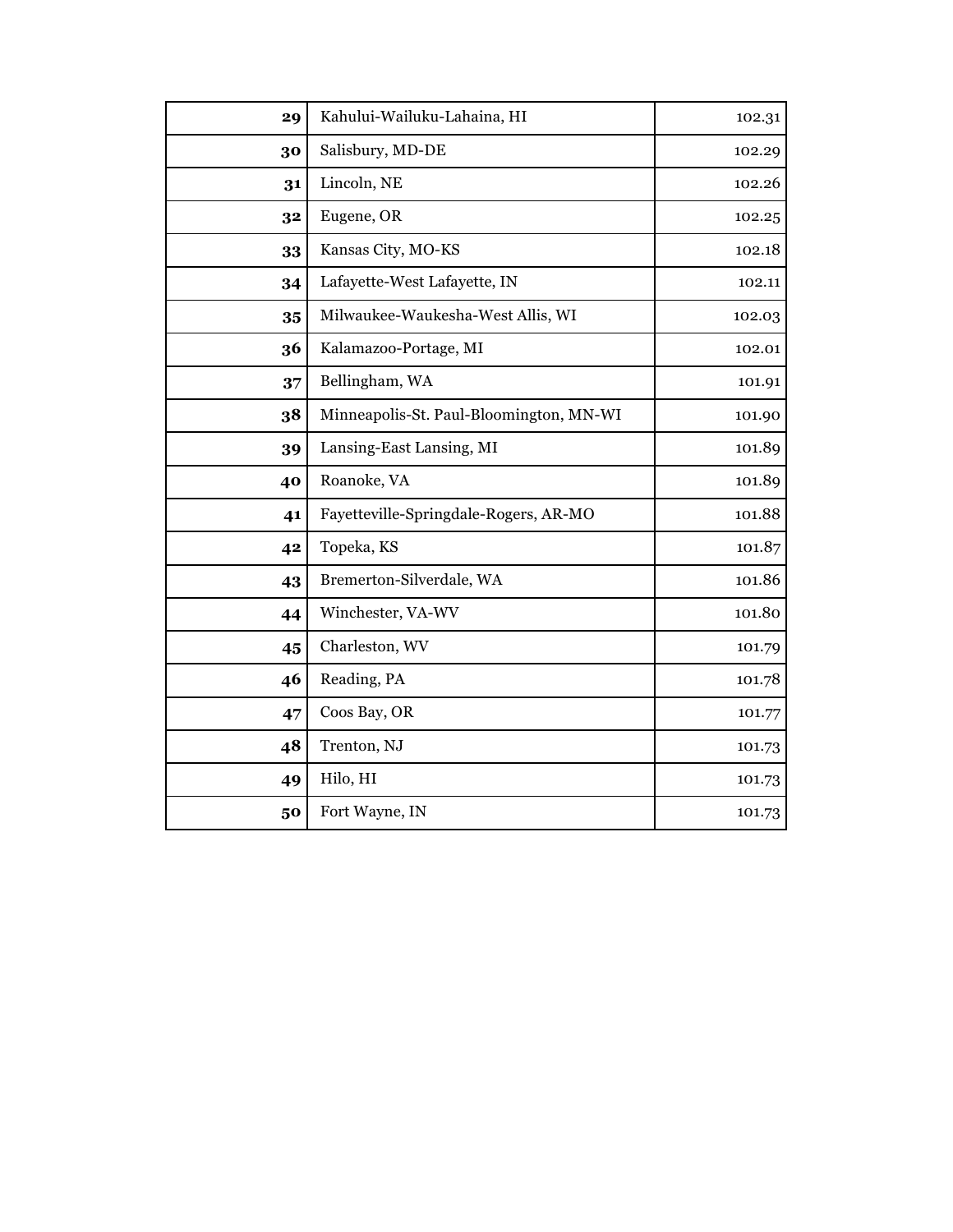# **Cognitive Area Rankings Top 50 CBSAs**

#### *Attention*

| <b>Ranking</b><br>(out of $478$ ) | <b>Core-based Statistical Area</b> | <b>Attention Score</b> |
|-----------------------------------|------------------------------------|------------------------|
| 1                                 | Appleton, WI                       | 103.28                 |
| $\mathbf 2$                       | Sunbury, PA                        | 102.73                 |
| 3                                 | State College, PA                  | 102.55                 |
| $\overline{\mathbf{4}}$           | Brainerd, MN                       | 102.49                 |
| $\overline{\mathbf{5}}$           | Whitewater-Elkhorn, WI             | 102.31                 |
| 6                                 | Batavia, NY                        | 102.30                 |
| 7                                 | Corvallis, OR                      | 102.25                 |
| 8                                 | Lawrence, KS                       | 102.20                 |
| 9                                 | La Crosse-Onalaska, WI-MN          | 102.19                 |
| 10                                | Harrisonburg, VA                   | 102.18                 |
| 11                                | Boulder, CO                        | 102.16                 |
| 12                                | Wisconsin Rapids-Marshfield, WI    | 102.02                 |
| 13                                | Bloomsburg-Berwick, PA             | 101.97                 |
| 14                                | Bloomington, IN                    | 101.97                 |
| 15                                | Reading, PA                        | 101.92                 |
| 16                                | Ithaca, NY                         | 101.91                 |
| 17                                | Bismarck, ND                       | 101.89                 |
| 18                                | Ottawa-Peru, IL                    | 101.86                 |
| 19                                | Lafayette-West Lafayette, IN       | 101.84                 |
| 20                                | Madison, WI                        | 101.84                 |
| 21                                | Iowa City, IA                      | 101.83                 |
| 22                                | Claremont-Lebanon, NH-VT           | 101.83                 |
| 23                                | Charlottesville, VA                | 101.81                 |
| 24                                | Eau Claire, WI                     | 101.80                 |
| 25                                | Newport, OR                        | 101.80                 |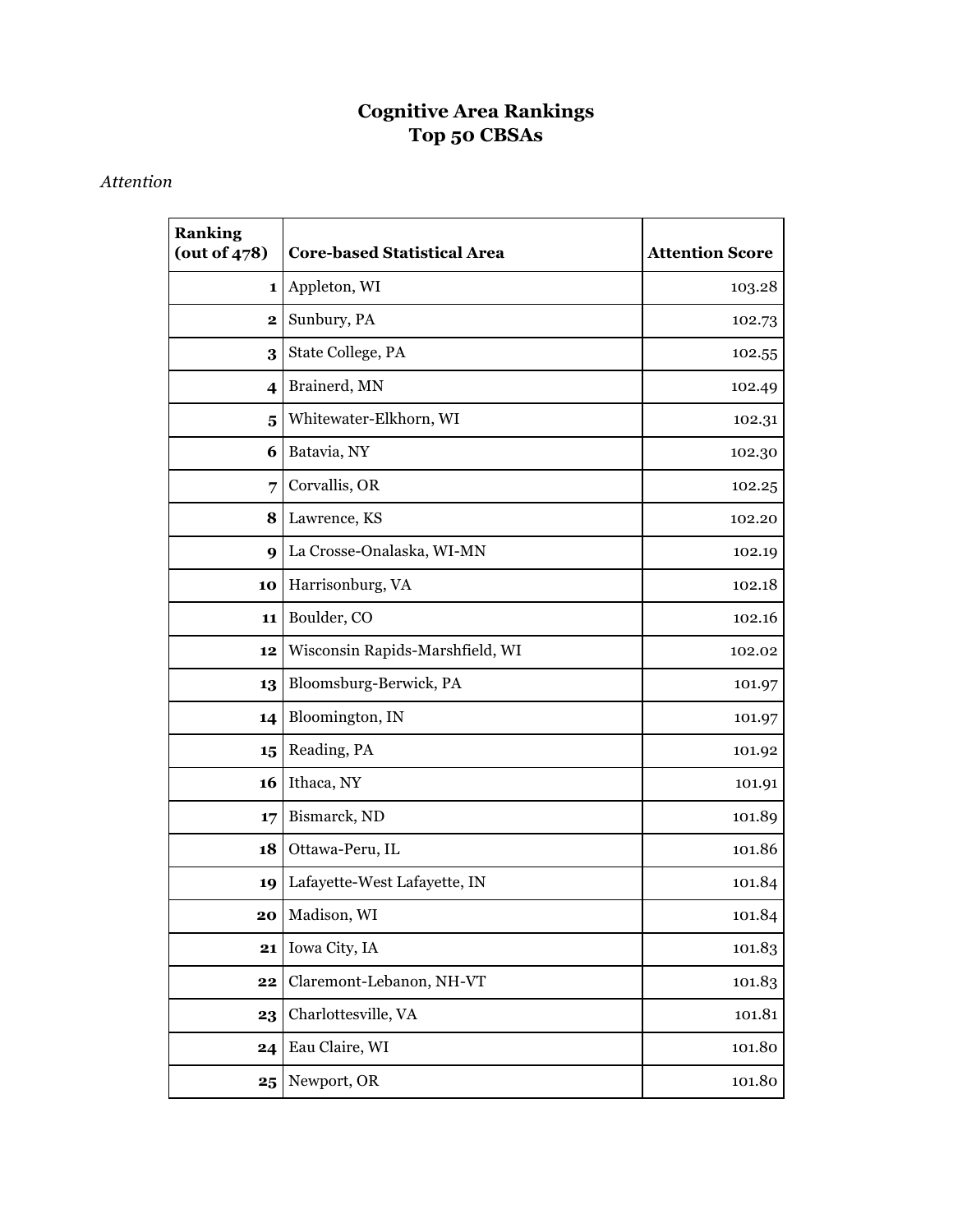| 26 | Mount Pleasant, MI                    | 101.79 |
|----|---------------------------------------|--------|
| 27 | Mankato-North Mankato, MN             | 101.76 |
| 28 | Lancaster, PA                         | 101.73 |
| 29 | Lebanon, PA                           | 101.72 |
| 30 | Pullman, WA                           | 101.70 |
| 31 | Barnstable Town, MA                   | 101.68 |
| 32 | Fond du Lac, WI                       | 101.67 |
| 33 | Oneonta, NY                           | 101.67 |
| 34 | Oshkosh-Neenah, WI                    | 101.67 |
| 35 | Provo-Orem, UT                        | 101.66 |
| 36 | Logan, UT-ID                          | 101.65 |
| 37 | Meadville, PA                         | 101.64 |
| 38 | Blacksburg-Christiansburg-Radford, VA | 101.64 |
| 39 | Winona, MN                            | 101.63 |
| 40 | Burlington, NC                        | 101.62 |
| 41 | Milwaukee-Waukesha-West Allis, WI     | 101.61 |
| 42 | Rochester, MN                         | 101.61 |
| 43 | Morgantown, WV                        | 101.61 |
| 44 | Truckee-Grass Valley, CA              | 101.60 |
| 45 | College Station-Bryan, TX             | 101.59 |
| 46 | Michigan City-La Porte, IN            | 101.54 |
| 47 | Houghton, MI                          | 101.49 |
| 48 | Breckenridge, CO                      | 101.49 |
| 49 | Winchester, VA-WV                     | 101.49 |
| 50 | Topeka, KS                            | 101.48 |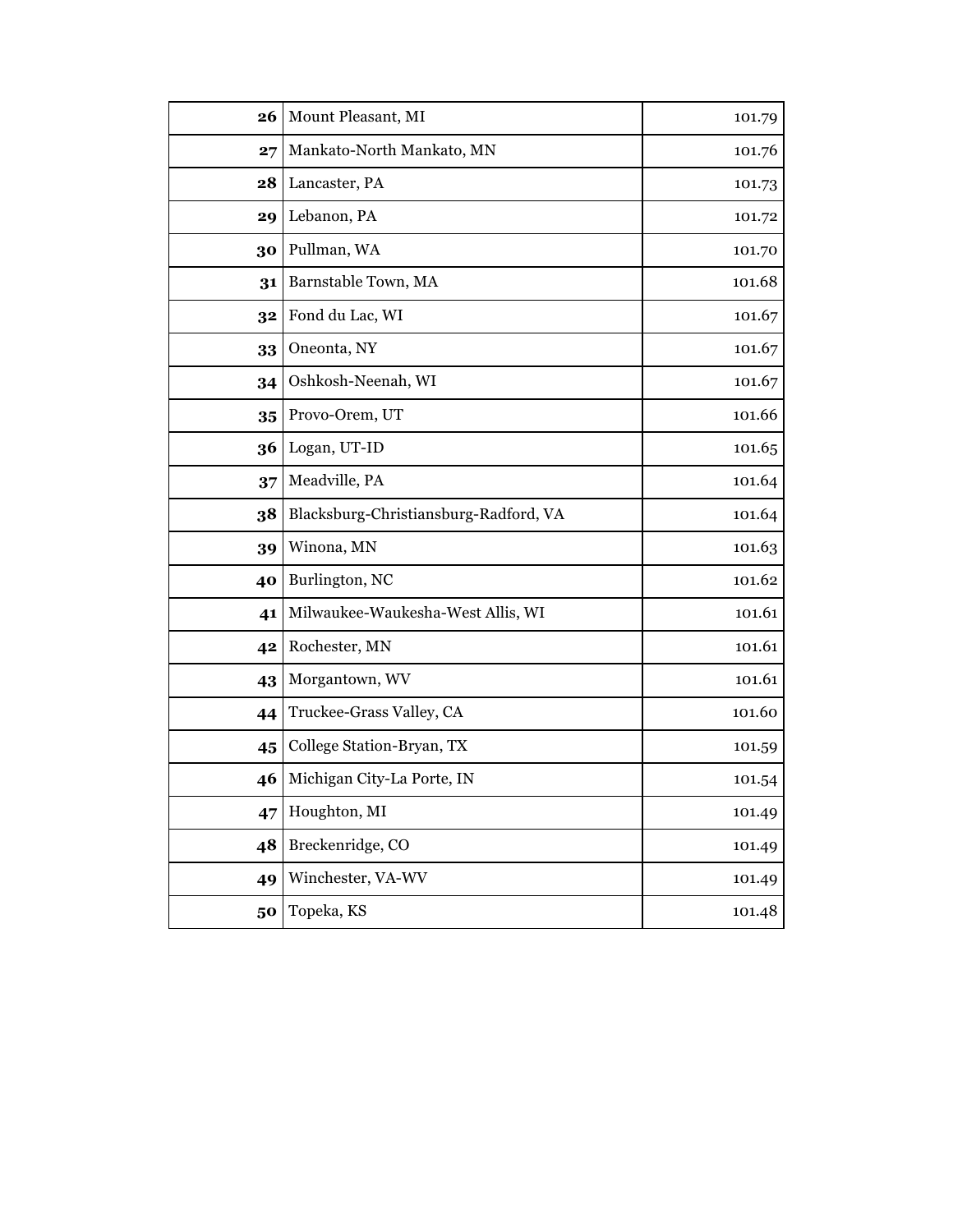## *Flexibility*

| <b>Ranking</b>          | <b>Core-based Statistical Area</b>    | <b>Flexibility Score</b> |
|-------------------------|---------------------------------------|--------------------------|
| 1                       | Ithaca, NY                            | 105.55                   |
| 2                       | State College, PA                     | 104.32                   |
| 3                       | Boone, NC                             | 104.05                   |
| $\overline{\mathbf{4}}$ | Iowa City, IA                         | 103.56                   |
| $\overline{\mathbf{5}}$ | Ann Arbor, MI                         | 103.49                   |
| 6                       | Bloomington, IN                       | 103.46                   |
| 7                       | Boulder, CO                           | 103.37                   |
| 8                       | Charlottesville, VA                   | 103.23                   |
| 9                       | Burlington-South Burlington, VT       | 103.21                   |
| 10                      | Oxford, MS                            | 103.20                   |
| 11                      | Blacksburg-Christiansburg-Radford, VA | 103.14                   |
| 12                      | Madison, WI                           | 103.08                   |
| 13                      | Champaign-Urbana, IL                  | 103.02                   |
| 14                      | Lawrence, KS                          | 102.82                   |
| 15                      | College Station-Bryan, TX             | 102.69                   |
| 16                      | Lafayette-West Lafayette, IN          | 102.69                   |
| 17                      | Harrisonburg, VA                      | 102.68                   |
| 18                      | Starkville, MS                        | 102.62                   |
| 19                      | Provo-Orem, UT                        | 102.61                   |
| 20                      | Ames, IA                              | 102.59                   |
| 21                      | Boston-Cambridge-Newton, MA-NH        | 102.58                   |
| 22                      | Stillwater, OK                        | 102.42                   |
| 23                      | Muncie, IN                            | 102.41                   |
| 24                      | Ogdensburg-Massena, NY                | 102.35                   |
| 25                      | Stevens Point, WI                     | 102.25                   |
| 26                      | Logan, UT-ID                          | 102.24                   |
| 27                      | Claremont-Lebanon, NH-VT              | 102.14                   |
| 28                      | Auburn-Opelika, AL                    | 102.09                   |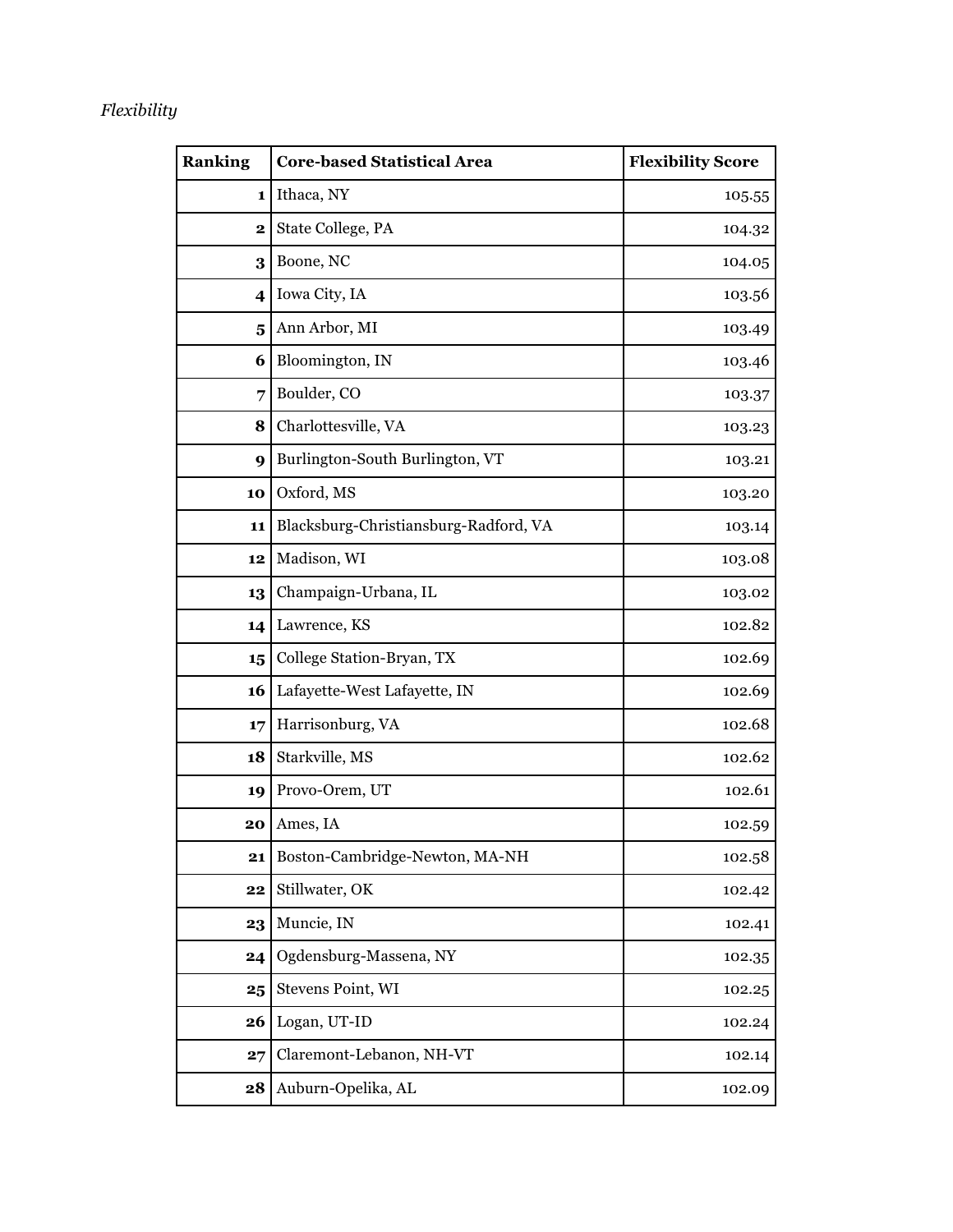| 29 | Columbia, MO               | 102.08 |
|----|----------------------------|--------|
| 30 | Pullman, WA                | 102.06 |
| 31 | Concord, NH                | 102.02 |
| 32 | Cedar Rapids, IA           | 101.96 |
| 33 | Corvallis, OR              | 101.92 |
| 34 | Lebanon, PA                | 101.81 |
| 35 | St. Cloud, MN              | 101.81 |
| 36 | Santa Cruz-Watsonville, CA | 101.80 |
| 37 | Lincoln, NE                | 101.77 |
| 38 | Bloomington, IL            | 101.72 |
| 39 | Moscow, ID                 | 101.69 |
| 40 | Augusta-Waterville, ME     | 101.69 |
| 41 | Winchester, VA-WV          | 101.68 |
| 42 | Pittsfield, MA             | 101.64 |
| 43 | La Crosse-Onalaska, WI-MN  | 101.63 |
| 44 | Burlington, NC             | 101.63 |
| 45 | Gainesville, FL            | 101.63 |
| 46 | Laramie, WY                | 101.62 |
| 47 | Athens, OH                 | 101.58 |
| 48 | Manchester-Nashua, NH      | 101.58 |
| 49 | Bellingham, WA             | 101.55 |
| 50 | Springfield, MA            | 101.54 |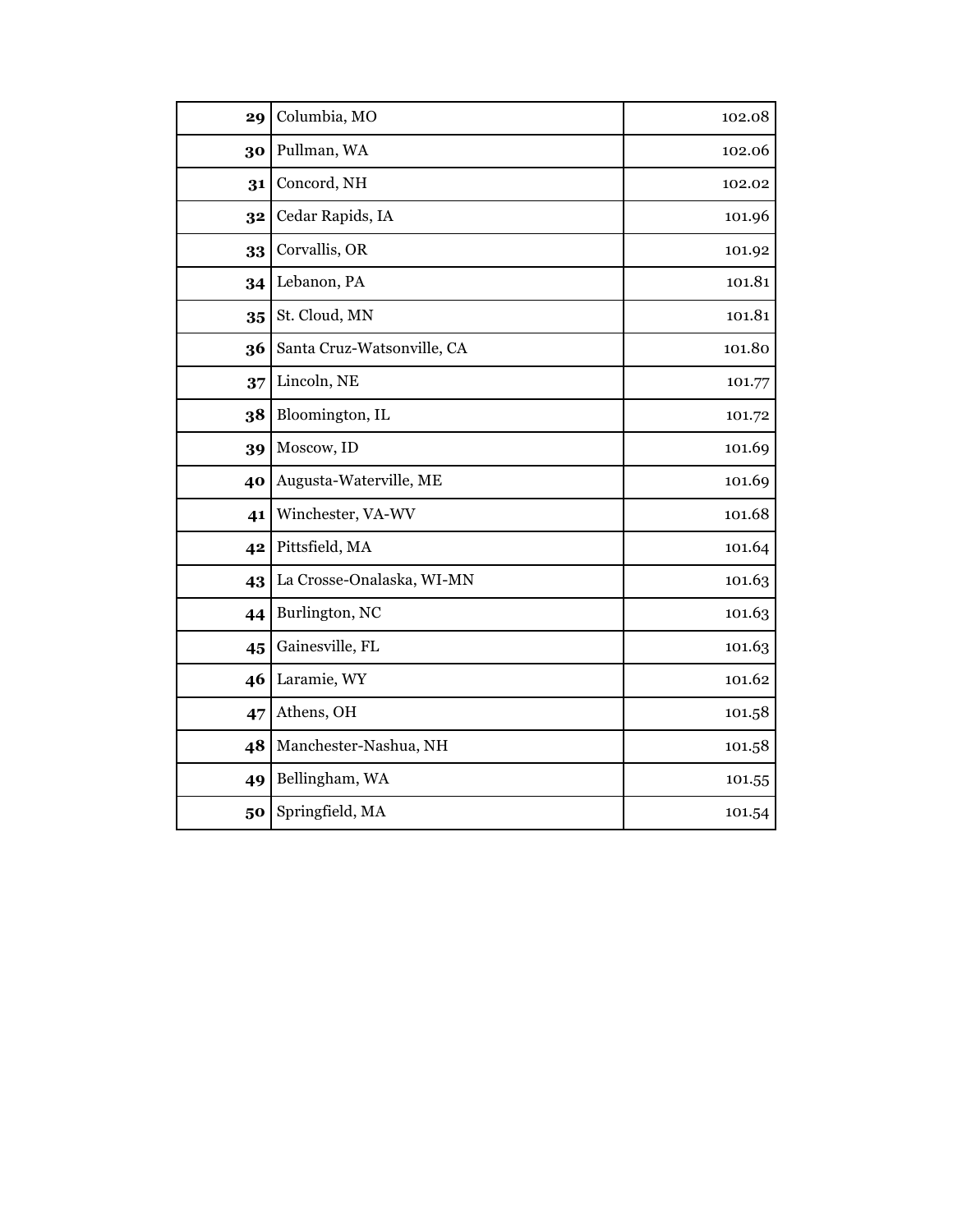#### *Memory*

| <b>Ranking</b><br>(out of $478$ ) | <b>Core-based Statistical Area</b> | <b>Memory Score</b> |
|-----------------------------------|------------------------------------|---------------------|
| 1                                 | Appleton, WI                       | 103.25              |
| $\mathbf 2$                       | State College, PA                  | 103.23              |
| 3                                 | Lafayette-West Lafayette, IN       | 103.13              |
| $\overline{\mathbf{4}}$           | Stevens Point, WI                  | 103.04              |
| $\overline{\mathbf{5}}$           | Ithaca, NY                         | 102.94              |
| 6                                 | Houghton, MI                       | 102.90              |
| 7                                 | Provo-Orem, UT                     | 102.87              |
| 8                                 | Rolla, MO                          | 102.83              |
| 9                                 | Winona, MN                         | 102.80              |
| 10                                | Rexburg, ID                        | 102.71              |
| 11                                | Rochester, MN                      | 102.63              |
| 12                                | Pullman, WA                        | 102.59              |
| 13                                | College Station-Bryan, TX          | 102.50              |
| 14                                | Sheboygan, WI                      | 102.47              |
| 15                                | Logan, UT-ID                       | 102.46              |
| 16                                | Waterloo-Cedar Falls, IA           | 102.44              |
| 17                                | Madison, WI                        | 102.40              |
| 18                                | Grand Forks, ND-MN                 | 102.32              |
| 19                                | Urban Honolulu, HI                 | 102.28              |
| 20                                | Laramie, WY                        | 102.26              |
| 21                                | Brainerd, MN                       | 102.22              |
| 22                                | Sioux City, IA-NE-SD               | 102.20              |
| 23                                | Iowa City, IA                      | 102.18              |
| 24                                | Walla Walla, WA                    | 102.11              |
| 25                                | Fond du Lac, WI                    | 102.10              |
| 26                                | Wisconsin Rapids-Marshfield, WI    | 102.01              |
| 27                                | Lincoln, NE                        | 101.98              |
| 28                                | Ann Arbor, MI                      | 101.97              |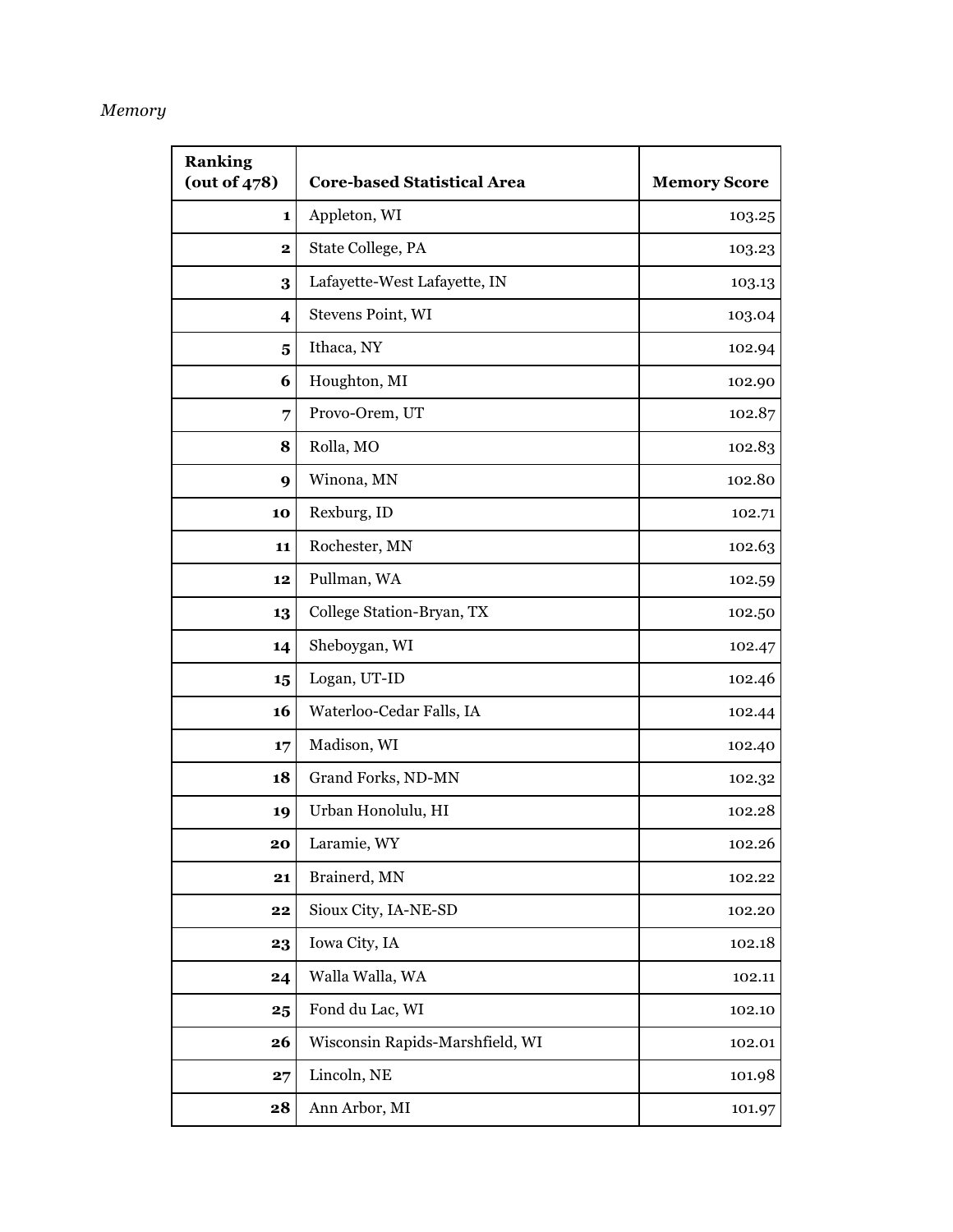| 29 | Boulder, CO                             | 101.97 |
|----|-----------------------------------------|--------|
| 30 | New Castle, PA                          | 101.96 |
| 31 | Minneapolis-St. Paul-Bloomington, MN-WI | 101.95 |
| 32 | Ames, IA                                | 101.95 |
| 33 | Corvallis, OR                           | 101.95 |
| 34 | Milwaukee-Waukesha-West Allis, WI       | 101.95 |
| 35 | Lawrence, KS                            | 101.87 |
| 36 | Oshkosh-Neenah, WI                      | 101.81 |
| 37 | Fort Collins, CO                        | 101.78 |
| 38 | Champaign-Urbana, IL                    | 101.77 |
| 39 | Bloomsburg-Berwick, PA                  | 101.76 |
| 40 | Bellingham, WA                          | 101.68 |
| 41 | Stillwater, OK                          | 101.65 |
| 42 | Bloomington, IN                         | 101.60 |
| 43 | Eau Claire, WI                          | 101.59 |
| 44 | Show Low, AZ                            | 101.59 |
| 45 | Ellensburg, WA                          | 101.59 |
| 46 | Oil City, PA                            | 101.59 |
| 47 | St. Cloud, MN                           | 101.57 |
| 48 | Hilo, HI                                | 101.55 |
| 49 | Charleston-Mattoon, IL                  | 101.51 |
| 50 | Eugene, OR                              | 101.50 |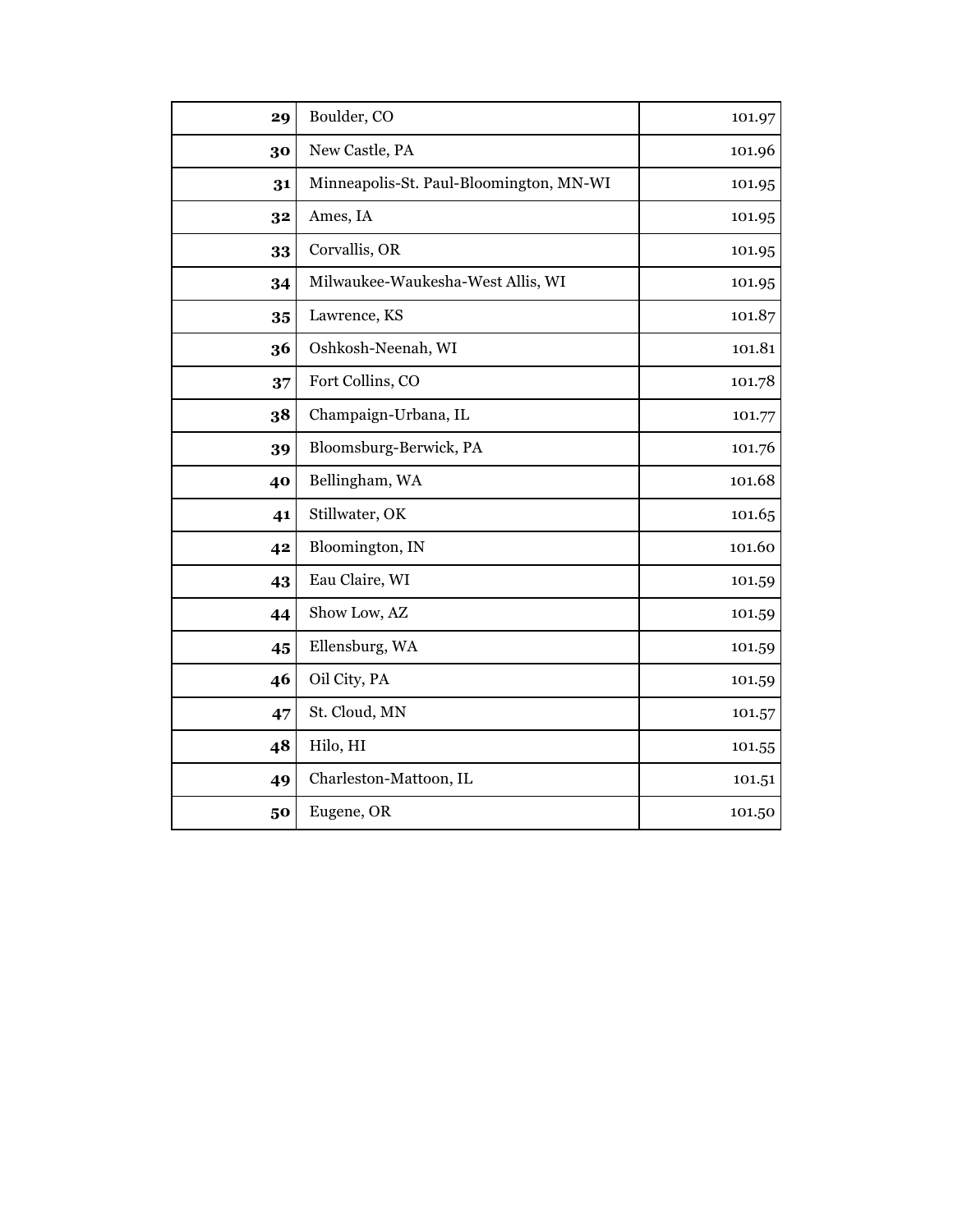#### *Problem Solving*

| <b>Ranking</b><br>(out of $478$ ) | <b>Core-based Statistical Area</b>    | <b>Problem Solving</b><br><b>Score</b> |
|-----------------------------------|---------------------------------------|----------------------------------------|
| 1                                 | Ithaca, NY                            | 105.91                                 |
| $\mathbf{2}$                      | Lafayette-West Lafayette, IN          | 105.52                                 |
| 3                                 | Ames, IA                              | 105.09                                 |
| 4                                 | State College, PA                     | 104.97                                 |
| $\overline{\mathbf{5}}$           | Champaign-Urbana, IL                  | 104.81                                 |
| 6                                 | Iowa City, IA                         | 104.55                                 |
| 7                                 | Bloomington, IN                       | 104.27                                 |
| 8                                 | College Station-Bryan, TX             | 104.15                                 |
| 9                                 | Blacksburg-Christiansburg-Radford, VA | 103.69                                 |
| 10                                | Rolla, MO                             | 103.67                                 |
| 11                                | Madison, WI                           | 103.66                                 |
| 12                                | Ann Arbor, MI                         | 103.66                                 |
| 13                                | Pullman, WA                           | 103.63                                 |
| 14                                | Stevens Point, WI                     | 103.53                                 |
| 15                                | Lawrence, KS                          | 103.02                                 |
| 16                                | Starkville, MS                        | 102.86                                 |
| 17                                | Cedar Rapids, IA                      | 102.82                                 |
| 18                                | Boone, NC                             | 102.76                                 |
| 19                                | Oxford, MS                            | 102.67                                 |
| 20                                | South Bend-Mishawaka, IN-MI           | 102.56                                 |
| 21                                | Charlottesville, VA                   | 102.55                                 |
| 22                                | Columbia, MO                          | 102.55                                 |
| 23                                | Oshkosh-Neenah, WI                    | 102.52                                 |
| 24                                | Appleton, WI                          | 102.49                                 |
| 25                                | Muncie, IN                            | 102.46                                 |
| 26                                | Rochester, MN                         | 102.44                                 |
| 27                                | Fond du Lac, WI                       | 102.42                                 |
| 28                                | Bloomington, IL                       | 102.41                                 |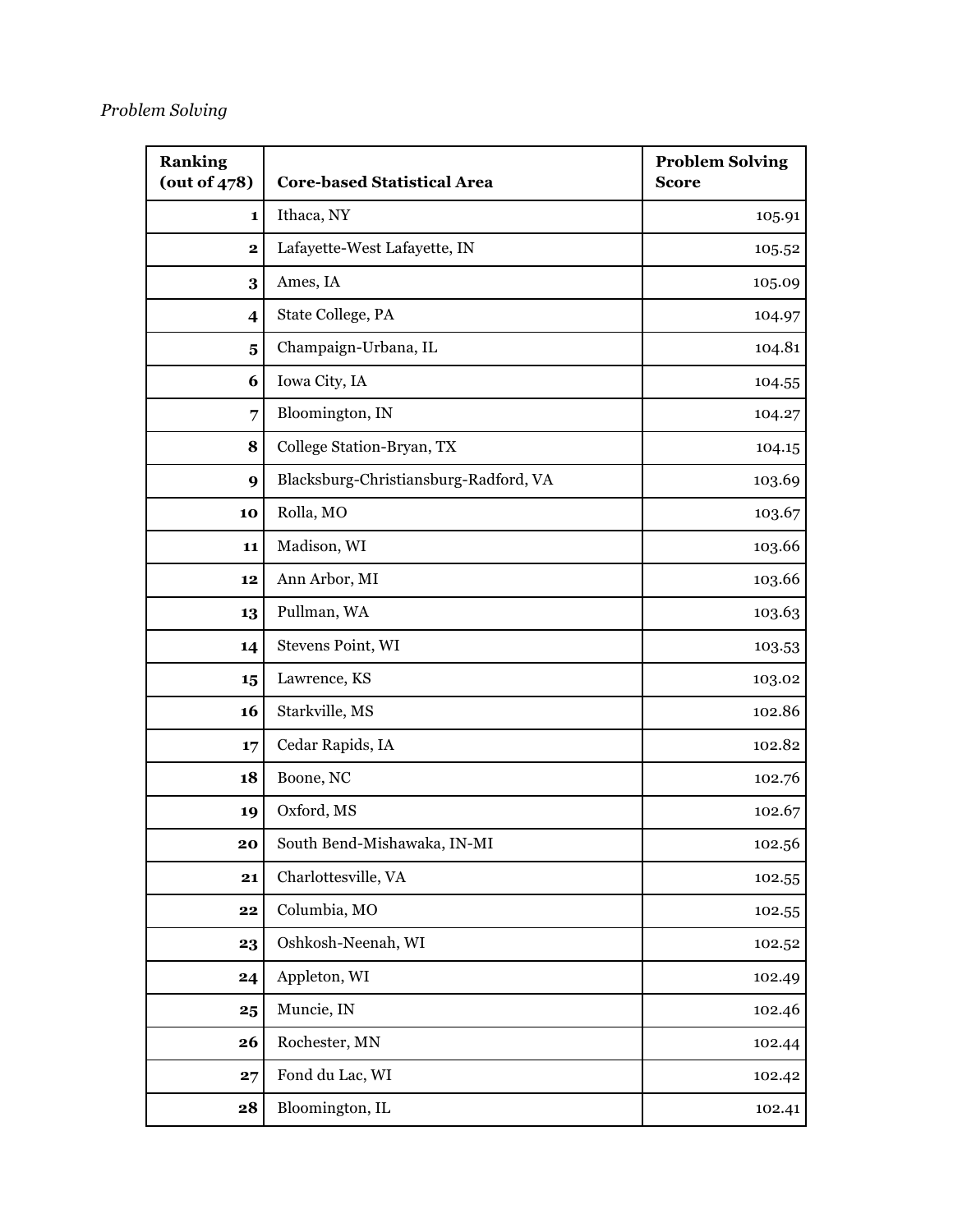| 29 | Fargo, ND-MN                       | 102.40 |
|----|------------------------------------|--------|
| 30 | Harrisonburg, VA                   | 102.40 |
| 31 | Trenton, NJ                        | 102.39 |
| 32 | Waterloo-Cedar Falls, IA           | 102.38 |
| 33 | Milwaukee-Waukesha-West Allis, WI  | 102.36 |
| 34 | Ottawa-Peru, IL                    | 102.34 |
| 35 | Boulder, CO                        | 102.33 |
| 36 | Athens, OH                         | 102.27 |
| 37 | Stillwater, OK                     | 102.25 |
| 38 | Boston-Cambridge-Newton, MA-NH     | 102.24 |
| 39 | Sheboygan, WI                      | 102.22 |
| 40 | Burlington, NC                     | 102.19 |
| 41 | San Jose-Sunnyvale-Santa Clara, CA | 102.18 |
| 42 | Lincoln, NE                        | 102.17 |
| 43 | Gainesville, FL                    | 102.08 |
| 44 | La Crosse-Onalaska, WI-MN          | 102.06 |
| 45 | Findlay, OH                        | 102.05 |
| 46 | Bismarck, ND                       | 102.03 |
| 47 | Indianapolis-Carmel-Anderson, IN   | 102.01 |
| 48 | Houghton, MI                       | 102.00 |
| 49 | Tuscaloosa, AL                     | 101.98 |
| 50 | Auburn-Opelika, AL                 | 101.98 |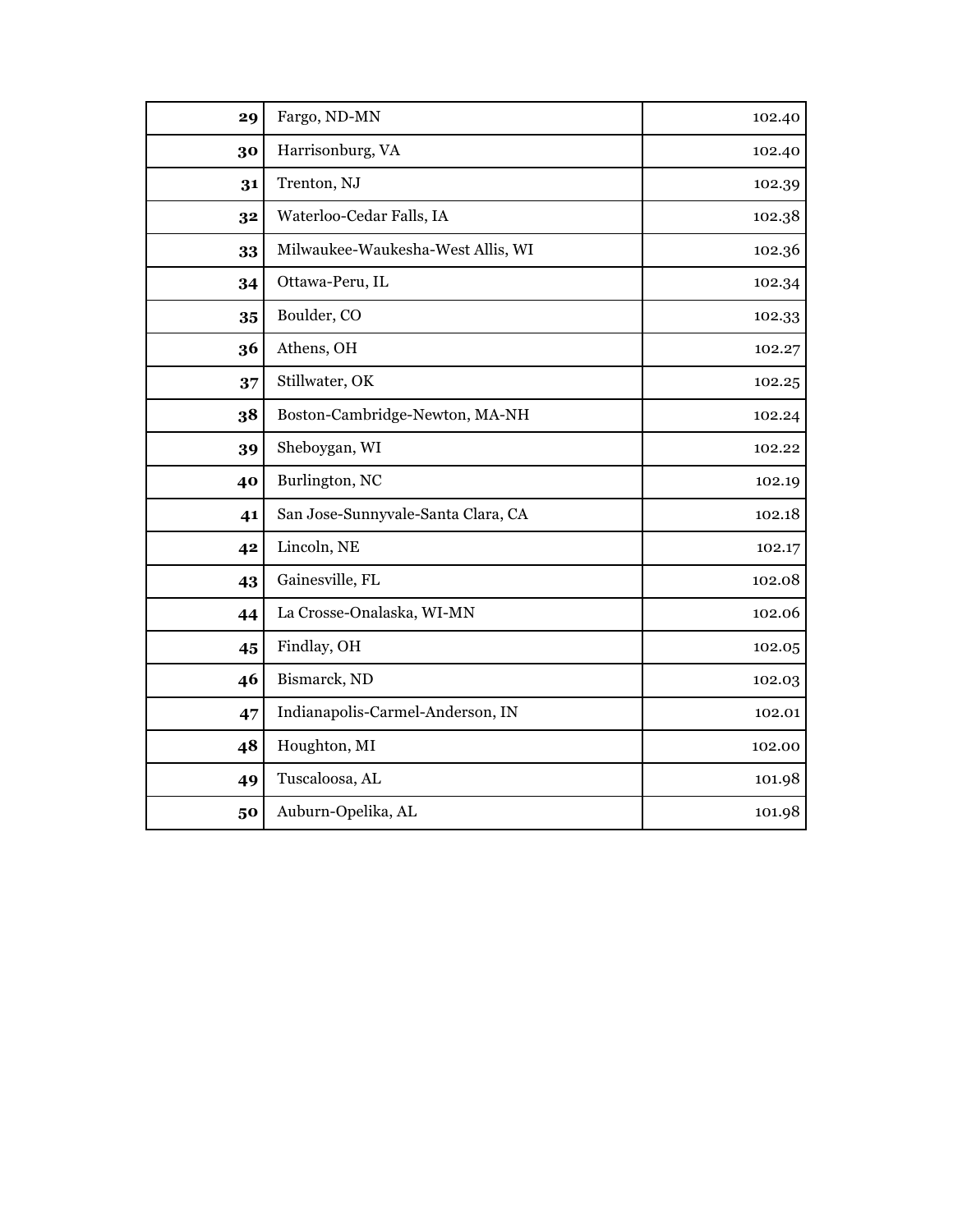## *Speed*

| <b>Ranking</b><br>(out of 478) | <b>Core-based Statistical Area</b>    | <b>Speed Score</b> |
|--------------------------------|---------------------------------------|--------------------|
| 1                              | Ithaca, NY                            | 103.63             |
| $\mathbf 2$                    | Bloomington, IN                       | 103.09             |
| 3                              | Ann Arbor, MI                         | 103.07             |
| $\overline{\mathbf{4}}$        | Corvallis, OR                         | 103.04             |
| 5                              | State College, PA                     | 102.99             |
| 6                              | Provo-Orem, UT                        | 102.98             |
| 7                              | Iowa City, IA                         | 102.95             |
| 8                              | Lafayette-West Lafayette, IN          | 102.94             |
| 9                              | Houghton, MI                          | 102.81             |
| 10                             | Champaign-Urbana, IL                  | 102.77             |
| 11                             | Ames, IA                              | 102.74             |
| 12                             | Blacksburg-Christiansburg-Radford, VA | 102.73             |
| 13                             | Logan, UT-ID                          | 102.67             |
| 14                             | Morgantown, WV                        | 102.62             |
| 15                             | Charlottesville, VA                   | 102.60             |
| 16                             | Boulder, CO                           | 102.59             |
| 17                             | Pullman, WA                           | 102.30             |
| 18                             | Claremont-Lebanon, NH-VT              | 102.30             |
| 19                             | Madison, WI                           | 102.26             |
| 20                             | Wooster, OH                           | 102.24             |
| 21                             | Rolla, MO                             | 102.21             |
| 22                             | Lawrence, KS                          | 102.16             |
| 23                             | Lancaster, PA                         | 102.15             |
| 24                             | College Station-Bryan, TX             | 102.12             |
| 25                             | Appleton, WI                          | 102.10             |
| 26                             | Boone, NC                             | 102.10             |
| 27                             | Stillwater, OK                        | 102.08             |
| 28                             | Mount Pleasant, MI                    | 102.07             |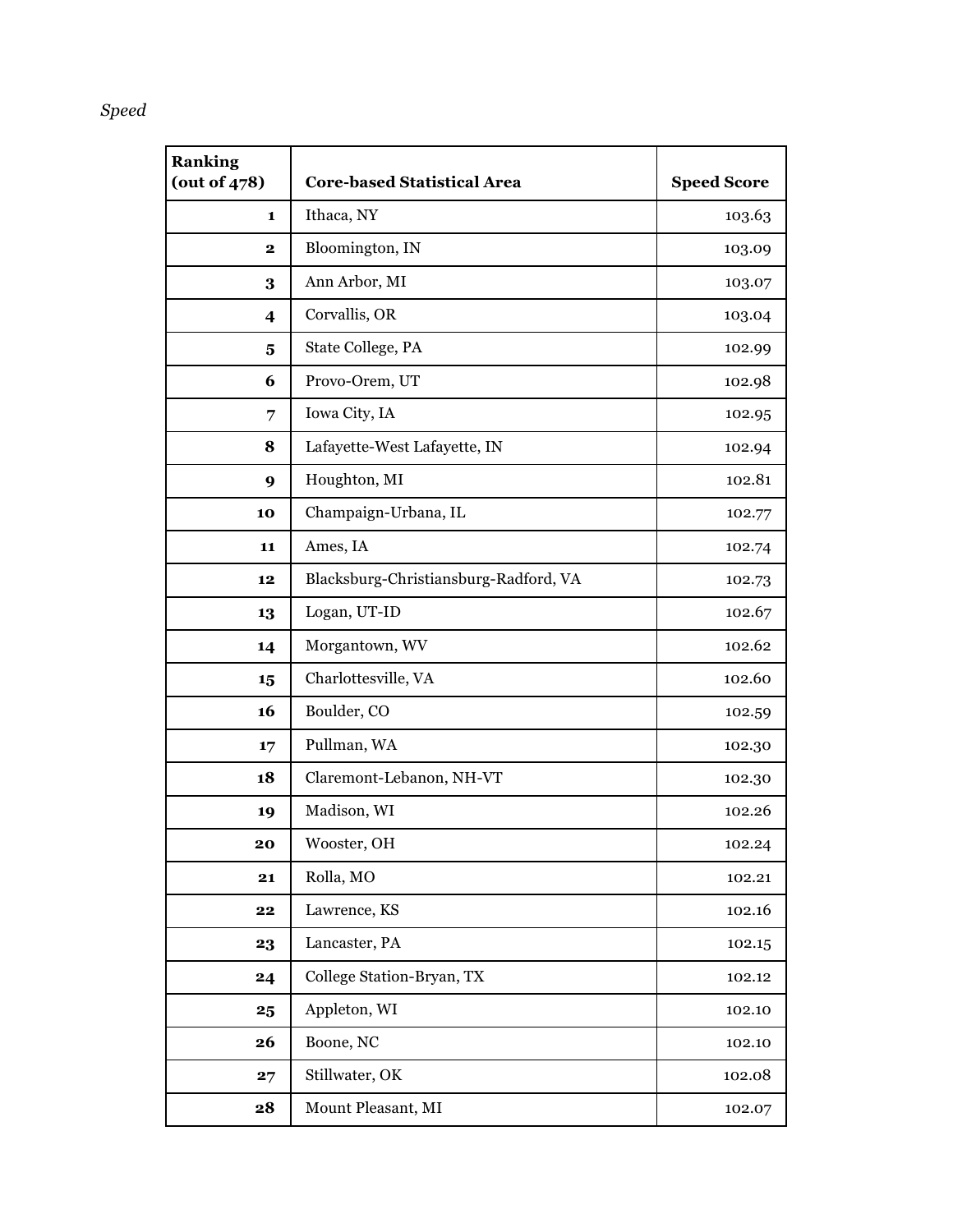| 29 | Burlington-South Burlington, VT         | 102.05 |
|----|-----------------------------------------|--------|
| 30 | Big Rapids, MI                          | 102.01 |
| 31 | Columbia, MO                            | 101.98 |
| 32 | Moscow, ID                              | 101.95 |
| 33 | Laramie, WY                             | 101.95 |
| 34 | Keene, NH                               | 101.95 |
| 35 | Auburn-Opelika, AL                      | 101.94 |
| 36 | Harrisonburg, VA                        | 101.90 |
| 37 | Marion, IN                              | 101.86 |
| 38 | Oil City, PA                            | 101.85 |
| 39 | Mount Vernon-Anacortes, WA              | 101.85 |
| 40 | Reading, PA                             | 101.82 |
| 41 | Cedar Rapids, IA                        | 101.78 |
| 42 | Brainerd, MN                            | 101.73 |
| 43 | Oneonta, NY                             | 101.73 |
| 44 | Breckenridge, CO                        | 101.70 |
| 45 | Rochester, MN                           | 101.68 |
| 46 | Fort Collins, CO                        | 101.68 |
| 47 | Athens, OH                              | 101.68 |
| 48 | Minneapolis-St. Paul-Bloomington, MN-WI | 101.64 |
| 49 | Milwaukee-Waukesha-West Allis, WI       | 101.63 |
| 50 | Newport, OR                             | 101.63 |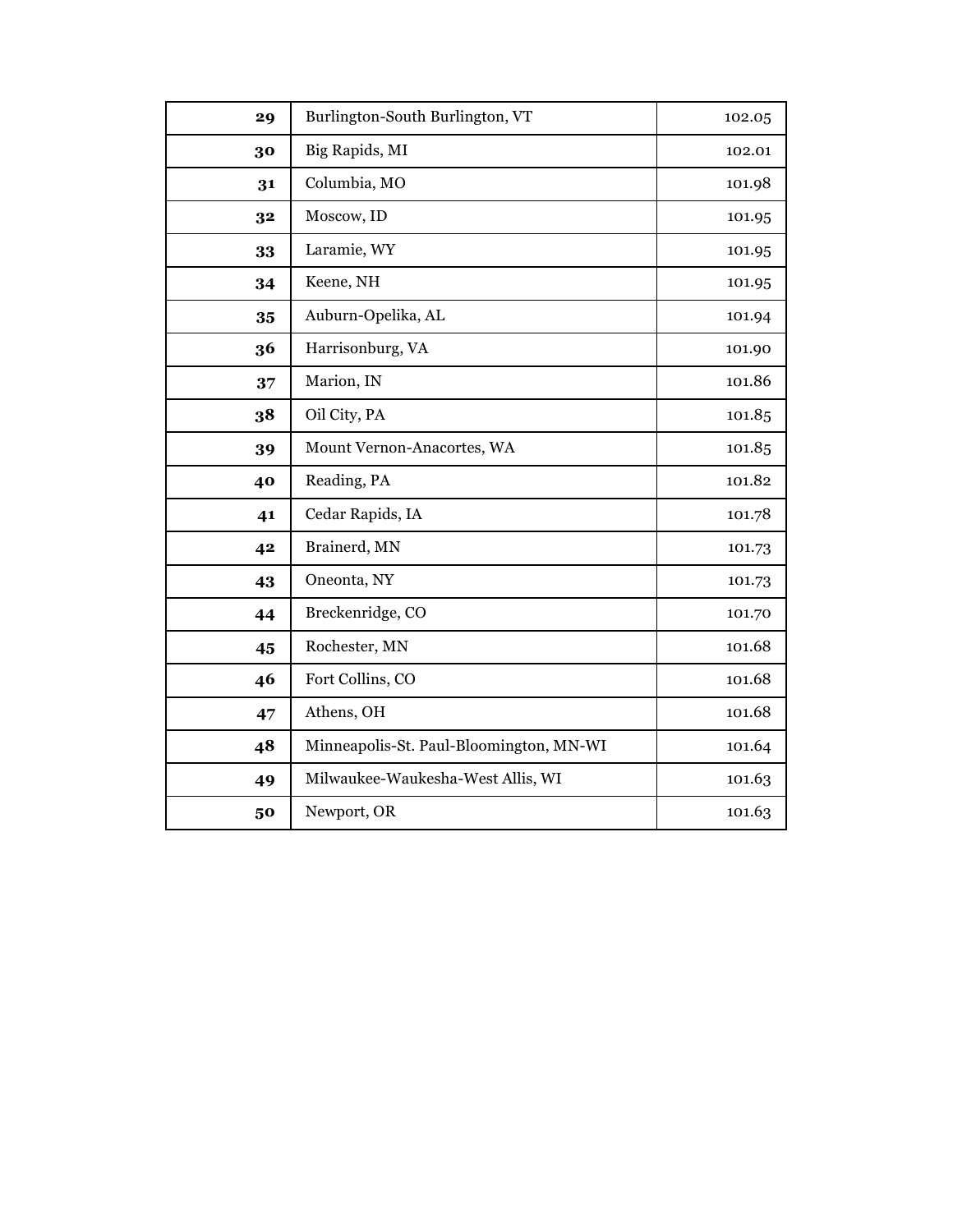## **Appendix Complete Overall Score Rankings for Core-Based Statistical Areas**

| <b>Ranking</b>          | <b>Core-based Statistical Area</b>      | <b>Overall Score</b> |
|-------------------------|-----------------------------------------|----------------------|
| 1                       | Ithaca, NY                              | 105.76               |
| $\overline{\mathbf{2}}$ | State College, PA                       | 105.21               |
| 3                       | Lafayette-West Lafayette, IN            | 104.56               |
| 4                       | Iowa City, IA                           | 104.53               |
| 5                       | Ames, IA                                | 104.37               |
| 6                       | Ann Arbor, MI                           | 104.28               |
| 7                       | Bloomington, IN                         | 104.07               |
| 8                       | Madison, WI                             | 104.05               |
| 9                       | Lawrence, KS                            | 103.97               |
| 10                      | Pullman, WA                             | 103.94               |
| 11                      | College Station-Bryan, TX               | 103.81               |
| 12                      | Appleton, WI                            | 103.72               |
| 13                      | Champaign-Urbana, IL                    | 103.69               |
| 14                      | Blacksburg-Christiansburg-Radford, VA   | 103.68               |
| 15                      | Charlottesville, VA                     | 103.53               |
| 16                      | Boulder, CO                             | 103.45               |
| 17                      | Provo-Orem, UT                          | 103.30               |
| 18                      | Harrisonburg, VA                        | 103.21               |
| 19                      | Rolla, MO                               | 103.15               |
| 20                      | Houghton, MI                            | 102.95               |
| 21                      | Muncie, IN                              | 102.92               |
| 22                      | Corvallis, OR                           | 102.87               |
| 23                      | Boone, NC                               | 102.73               |
| 24                      | Logan, UT-ID                            | 102.66               |
| 25                      | Stillwater, OK                          | 102.59               |
| 26                      | Milwaukee-Waukesha-West Allis, WI       | 102.58               |
| 27                      | Claremont-Lebanon, NH-VT                | 102.55               |
| 28                      | Lebanon, PA                             | 102.54               |
| 29                      | Moscow, ID                              | 102.49               |
| 30                      | Cedar Rapids, IA                        | 102.49               |
| 31                      | Lincoln, NE                             | 102.46               |
| 32                      | Bloomsburg-Berwick, PA                  | 102.46               |
| 33                      | Minneapolis-St. Paul-Bloomington, MN-WI | 102.44               |
| 34                      | Starkville, MS                          | 102.43               |
| 35                      | Athens, OH                              | 102.40               |
| 36                      | La Crosse-Onalaska, WI-MN               | 102.39               |
| 37                      | Brainerd, MN                            | 102.37               |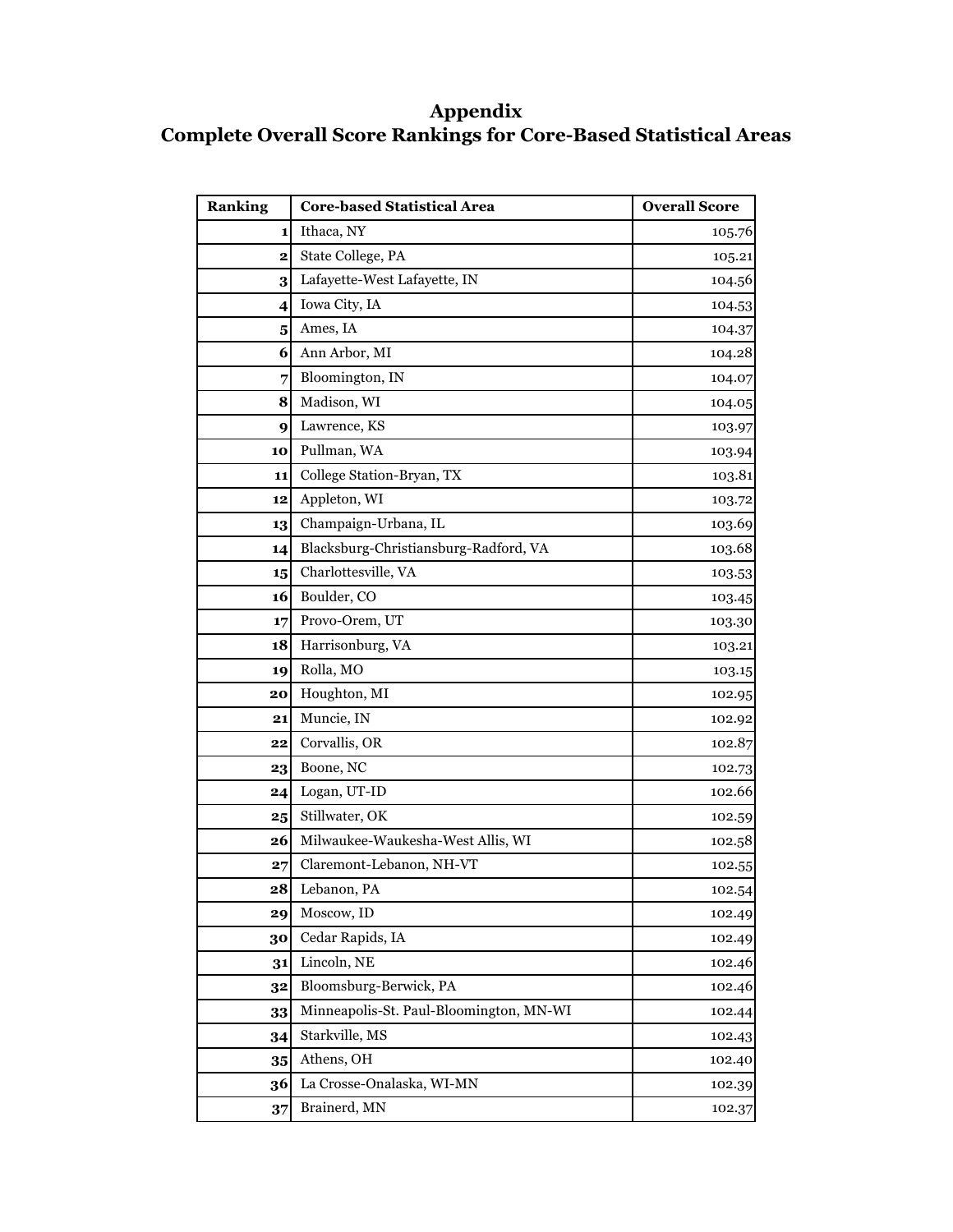| 38             | Burlington-South Burlington, VT  | 102.35 |
|----------------|----------------------------------|--------|
| 39             | Fargo, ND-MN                     | 102.35 |
| 40             | Stevens Point, WI                | 102.35 |
| 41             | Columbia, MO                     | 102.34 |
| 42             | St. Cloud, MN                    | 102.34 |
| 43             | Rochester, MN                    | 102.34 |
| 44             | Auburn-Opelika, AL               | 102.32 |
| 45             | Waterloo-Cedar Falls, IA         | 102.29 |
| 46             | Oil City, PA                     | 102.24 |
| 47             | Fort Collins, CO                 | 102.22 |
| 48             | Sheboygan, WI                    | 102.14 |
| 49             | Boston-Cambridge-Newton, MA-NH   | 102.14 |
| 50             | Keene, NH                        | 102.09 |
| 51             | Oshkosh-Neenah, WI               | 102.08 |
| 5 <sup>2</sup> | Burlington, NC                   | 102.05 |
| 53             | Pittsburgh, PA                   | 102.04 |
| 54             | Fond du Lac, WI                  | 102.04 |
| 55             | Concord, NH                      | 102.02 |
| 56             | Morgantown, WV                   | 102.02 |
| 57             | Bellingham, WA                   | 101.98 |
| 58             | Mount Pleasant, MI               | 101.97 |
| 59             | Ottawa-Peru, IL                  | 101.97 |
| 60             | Indianapolis-Carmel-Anderson, IN | 101.94 |
| 61             | Laramie, WY                      | 101.93 |
| 62             | Barnstable Town, MA              | 101.92 |
| 63             | Lancaster, PA                    | 101.91 |
| 64             | Reading, PA                      | 101.87 |
| 65             | Winchester, VA-WV                | 101.85 |
| 66             | Bozeman, MT                      | 101.81 |
| 67             | Bloomington, IL                  | 101.80 |
| 68             | Gainesville, FL                  | 101.77 |
| 69             | Duluth, MN-WI                    | 101.75 |
| 70             | Michigan City-La Porte, IN       | 101.75 |
| 71             | South Bend-Mishawaka, IN-MI      | 101.74 |
| 72             | Des Moines-West Des Moines, IA   | 101.73 |
| 73             | Omaha-Council Bluffs, NE-IA      | 101.71 |
| 74             | Oxford, MS                       | 101.70 |
| 75             | Altoona, PA                      | 101.70 |
| 76             | Wooster, OH                      | 101.67 |
| 77             | Bismarck, ND                     | 101.67 |
| 78             | Grand Forks, ND-MN               | 101.65 |
| 79             | Grand Rapids-Wyoming, MI         | 101.64 |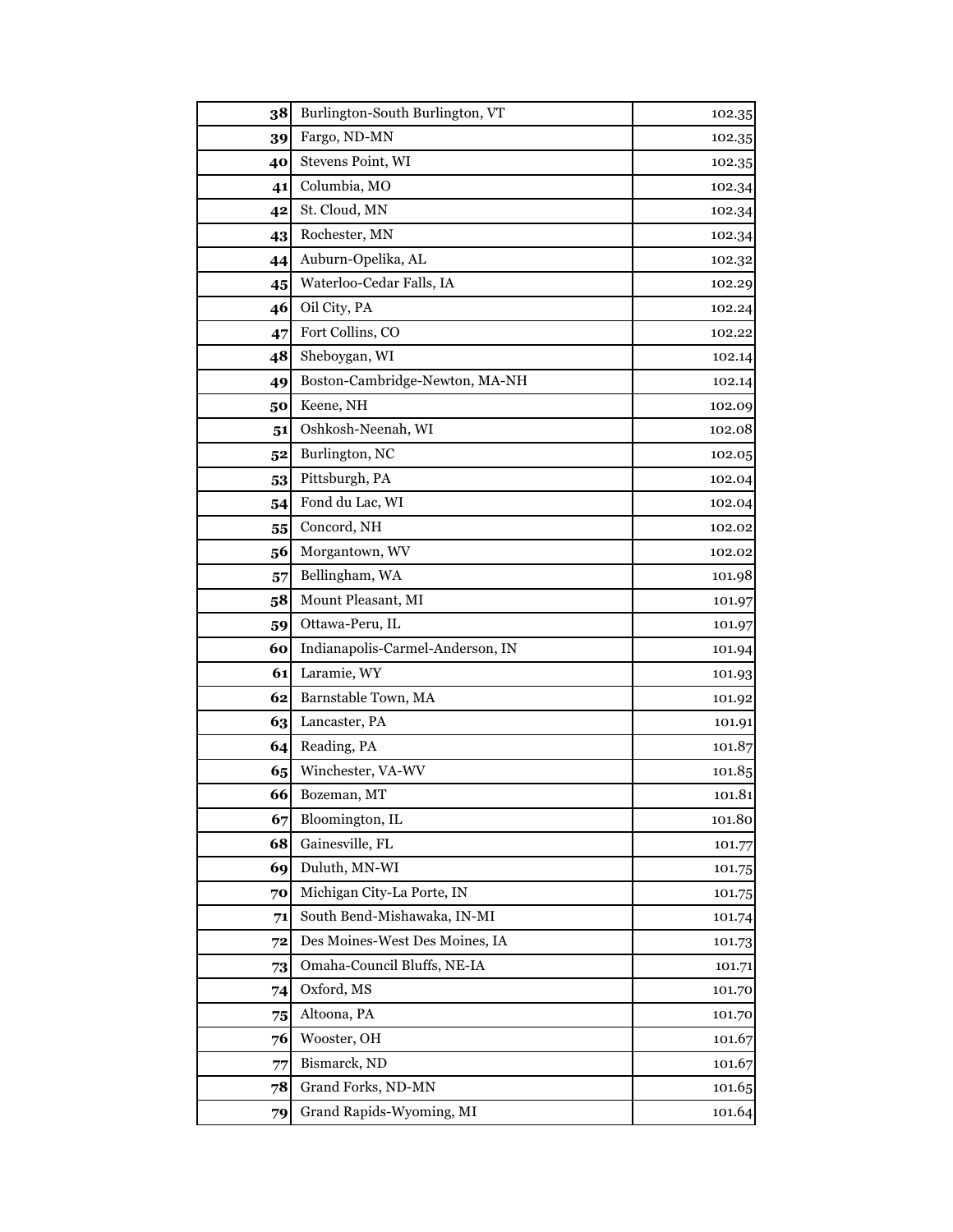| 80  | Albany-Schenectady-Troy, NY                   | 101.63 |
|-----|-----------------------------------------------|--------|
| 81  | Binghamton, NY                                | 101.63 |
| 82  | Harrisburg-Carlisle, PA                       | 101.62 |
| 83  | Wisconsin Rapids-Marshfield, WI               | 101.61 |
| 84  | Ogdensburg-Massena, NY                        | 101.61 |
| 85  | Kansas City, MO-KS                            | 101.60 |
| 86  | San Luis Obispo-Paso Robles-Arroyo Grande, CA | 101.59 |
| 87  | Torrington, CT                                | 101.58 |
| 88  | Trenton, NJ                                   | 101.58 |
| 89  | Rochester, NY                                 | 101.54 |
| 90  | Seattle-Tacoma-Bellevue, WA                   | 101.53 |
| 91  | Oneonta, NY                                   | 101.53 |
| 92  | Eau Claire, WI                                | 101.52 |
| 93  | Warsaw, IN                                    | 101.51 |
| 94  | Norwich-New London, CT                        | 101.51 |
| 95  | Eugene, OR                                    | 101.50 |
| 96  | Topeka, KS                                    | 101.48 |
| 97  | Allentown-Bethlehem-Easton, PA-NJ             | 101.47 |
| 98  | Mankato-North Mankato, MN                     | 101.47 |
| 99  | Helena, MT                                    | 101.44 |
| 100 | Cincinnati, OH-KY-IN                          | 101.43 |
| 101 | Janesville-Beloit, WI                         | 101.41 |
| 102 | Santa Cruz-Watsonville, CA                    | 101.40 |
| 103 | Lansing-East Lansing, MI                      | 101.37 |
| 104 | Wausau, WI                                    | 101.37 |
| 105 | New Castle, PA                                | 101.35 |
| 106 | Johnstown, PA                                 | 101.35 |
| 107 | Marion, IN                                    | 101.34 |
| 108 | Urban Honolulu, HI                            | 101.32 |
| 109 | Fairbanks, AK                                 | 101.31 |
| 110 | Portland-South Portland, ME                   | 101.29 |
| 111 | Sunbury, PA                                   | 101.29 |
| 112 | Austin-Round Rock, TX                         | 101.28 |
| 113 | Worcester, MA-CT                              | 101.28 |
| 114 | San Francisco-Oakland-Hayward, CA             | 101.26 |
| 115 | Peoria, IL                                    | 101.26 |
| 116 | Springfield, MA                               | 101.25 |
| 117 | Green Bay, WI                                 | 101.25 |
| 118 | Racine, WI                                    | 101.24 |
| 119 | Santa Maria-Santa Barbara, CA                 | 101.24 |
| 120 | Laconia, NH                                   | 101.22 |
| 121 | Davenport-Moline-Rock Island, IA-IL           | 101.20 |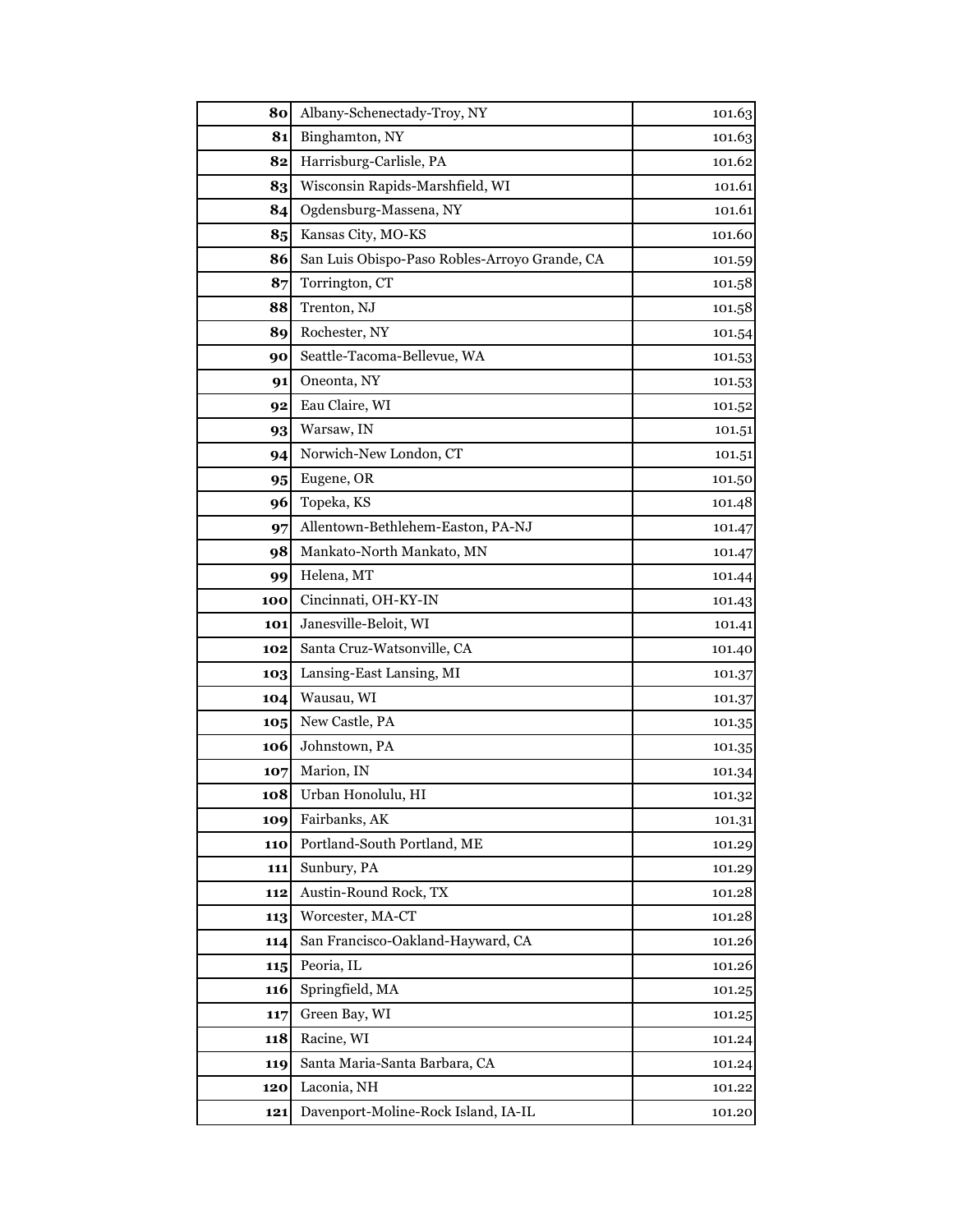| 122 | Winona, MN                                   | 101.14 |
|-----|----------------------------------------------|--------|
| 123 | Akron, OH                                    | 101.14 |
| 124 | Syracuse, NY                                 | 101.13 |
| 125 | Kearney, NE                                  | 101.11 |
| 126 | York-Hanover, PA                             | 101.11 |
| 127 | Erie, PA                                     | 101.10 |
| 128 | Pittsfield, MA                               | 101.08 |
| 129 | Sioux City, IA-NE-SD                         | 101.07 |
| 130 | Denver-Aurora-Lakewood, CO                   | 101.06 |
| 131 | Lima, OH                                     | 101.05 |
| 132 | Alma, MI                                     | 101.04 |
| 133 | Flagstaff, AZ                                | 101.03 |
| 134 | Olympia-Tumwater, WA                         | 101.03 |
| 135 | Dayton, OH                                   | 101.01 |
| 136 | Mount Vernon, OH                             | 101.01 |
| 137 | Bangor, ME                                   | 101.00 |
| 138 | Charleston-North Charleston, SC              | 101.00 |
| 139 | Cumberland, MD-WV                            | 101.00 |
| 140 | Hilo, HI                                     | 101.00 |
| 141 | Albany, OR                                   | 101.00 |
| 142 | Manchester-Nashua, NH                        | 101.00 |
| 143 | Fort Wayne, IN                               | 100.98 |
| 144 | Kalamazoo-Portage, MI                        | 100.98 |
| 145 | Knoxville, TN                                | 100.97 |
| 146 | Mount Vernon-Anacortes, WA                   | 100.97 |
| 147 | Walla Walla, WA                              | 100.97 |
| 148 | Plattsburgh, NY                              | 100.96 |
| 149 | Great Falls, MT                              | 100.96 |
| 150 | Newport, OR                                  | 100.96 |
| 151 | Oklahoma City, OK                            | 100.94 |
| 152 | Minot, ND                                    | 100.93 |
| 153 | San Jose-Sunnyvale-Santa Clara, CA           | 100.91 |
| 154 | Washington-Arlington-Alexandria, DC-VA-MD-WV | 100.91 |
| 155 | Portland-Vancouver-Hillsboro, OR-WA          | 100.90 |
| 156 | Batavia, NY                                  | 100.90 |
| 157 | Lewiston, ID-WA                              | 100.90 |
| 158 | Elmira, NY                                   | 100.88 |
| 159 | Bend-Redmond, OR                             | 100.88 |
| 160 | Adrian, MI                                   | 100.87 |
| 161 | Tallahassee, FL                              | 100.85 |
| 162 | Cleveland-Elyria, OH                         | 100.85 |
| 163 | Fayetteville-Springdale-Rogers, AR-MO        | 100.83 |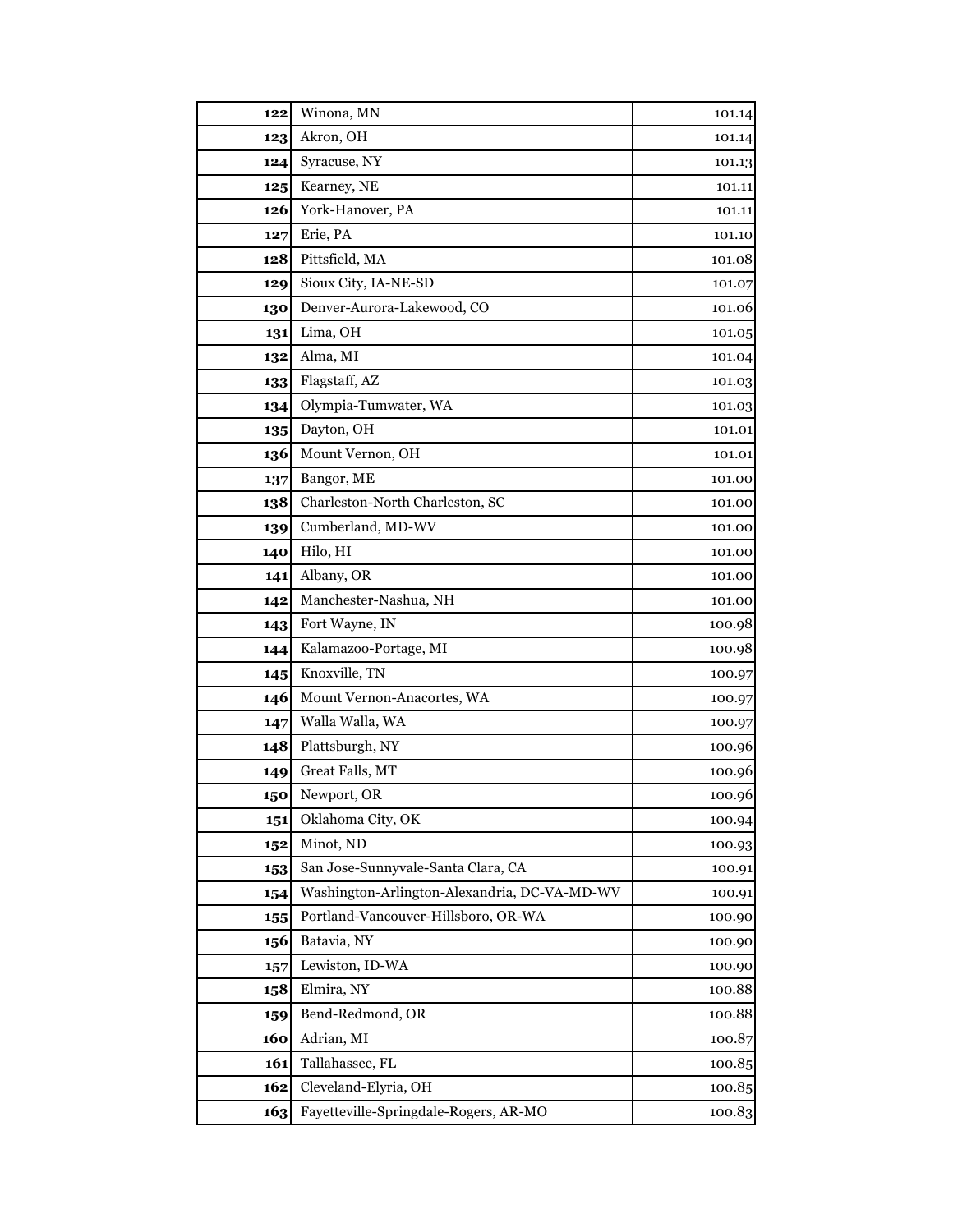| 164        | Tuscaloosa, AL                                 | 100.82 |
|------------|------------------------------------------------|--------|
| 165        | Lynchburg, VA                                  | 100.82 |
| 166        | California-Lexington Park, MD                  | 100.81 |
| 167        | Sayre, PA                                      | 100.81 |
| 168        | Warrensburg, MO                                | 100.80 |
| 169        | Missoula, MT                                   | 100.80 |
| 170        | Lubbock, TX                                    | 100.80 |
| 171        | Augusta-Waterville, ME                         | 100.79 |
| 172        | Gettysburg, PA                                 | 100.79 |
| 173        | Roanoke, VA                                    | 100.79 |
| 174        | Kingston, NY                                   | 100.78 |
| 175        | Rexburg, ID                                    | 100.77 |
| 176        | Kahului-Wailuku-Lahaina, HI                    | 100.77 |
| 177        | Huntsville, TX                                 | 100.77 |
| 178        | Whitewater-Elkhorn, WI                         | 100.74 |
| 179        | Columbus, OH                                   | 100.73 |
| <b>180</b> | Springfield, IL                                | 100.73 |
| 181        | Bremerton-Silverdale, WA                       | 100.71 |
| 182        | Frankfort, KY                                  | 100.68 |
| 183        | Findlay, OH                                    | 100.66 |
| 184        | Ellensburg, WA                                 | 100.65 |
| 185        | Greeley, CO                                    | 100.65 |
| 186        | Santa Rosa, CA                                 | 100.65 |
| 187        | Salem, OR                                      | 100.64 |
| 188        | Chicago-Naperville-Elgin, IL-IN-WI             | 100.63 |
| 189        | Canton-Massillon, OH                           | 100.63 |
| 190        | Buffalo-Cheektowaga-Niagara Falls, NY          | 100.63 |
| 191        | Billings, MT                                   | 100.62 |
| 192        | Toledo, OH                                     | 100.61 |
| 193        | Waco, TX                                       | 100.59 |
| 194        | Clarksburg, WV                                 | 100.59 |
| 195        | Barre, VT                                      | 100.59 |
| 196        | Breckenridge, CO                               | 100.59 |
| 197        | Philadelphia-Camden-Wilmington, PA-NJ-DE-MD    | 100.58 |
| 198        | Louisville/Jefferson County, KY-IN             | 100.58 |
| 199        | St. Louis, MO-IL                               | 100.57 |
| 200        | Dubuque, IA                                    | 100.53 |
| 201        | Salt Lake City, UT                             | 100.51 |
| 202        | Hartford-West Hartford-East Hartford, CT       | 100.50 |
| 203        | Chambersburg-Waynesboro, PA                    | 100.50 |
| 204        | Rapid City, SD                                 | 100.50 |
| 205        | Nashville-Davidson--Murfreesboro--Franklin, TN | 100.47 |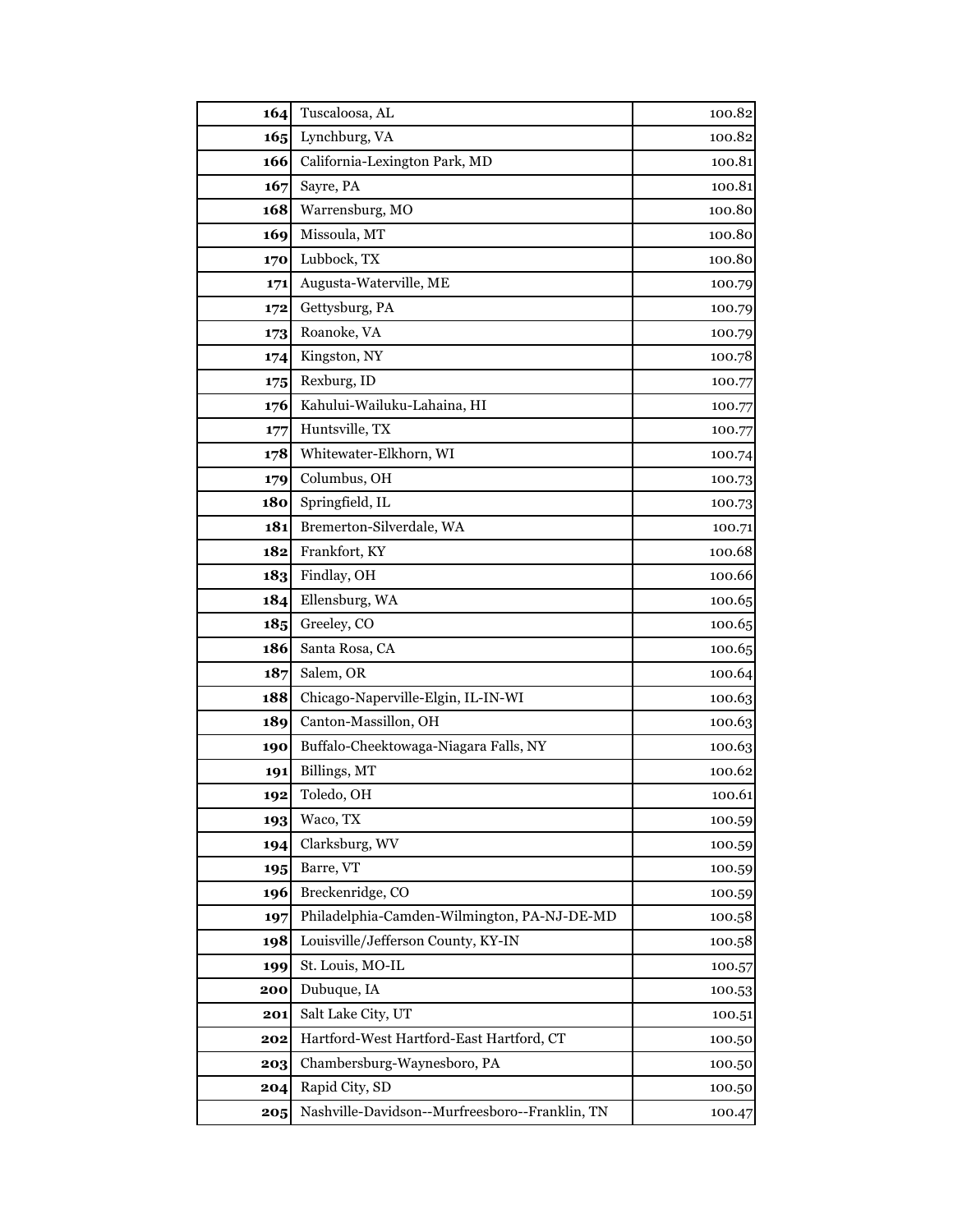| 206 | Hagerstown-Martinsburg, MD-WV     | 100.45 |
|-----|-----------------------------------|--------|
| 207 | Tucson, AZ                        | 100.45 |
| 208 | Decatur, IL                       | 100.44 |
| 209 | Ogden-Clearfield, UT              | 100.43 |
| 210 | Meadville, PA                     | 100.43 |
| 211 | Wichita, KS                       | 100.43 |
| 212 | Monroe, MI                        | 100.39 |
| 213 | Evansville, IN-KY                 | 100.39 |
| 214 | Kerrville, TX                     | 100.38 |
| 215 | New Haven-Milford, CT             | 100.38 |
| 216 | Columbus, IN                      | 100.37 |
| 217 | Terre Haute, IN                   | 100.36 |
| 218 | Marinette, WI-MI                  | 100.35 |
| 219 | Charleston-Mattoon, IL            | 100.34 |
| 220 | Jamestown-Dunkirk-Fredonia, NY    | 100.32 |
| 221 | Kokomo, IN                        | 100.32 |
| 222 | Jackson, MI                       | 100.32 |
| 223 | San Diego-Carlsbad, CA            | 100.31 |
| 224 | Owosso, MI                        | 100.28 |
| 225 | Port Angeles, WA                  | 100.28 |
| 226 | New Philadelphia-Dover, OH        | 100.28 |
| 227 | Spokane-Spokane Valley, WA        | 100.27 |
| 228 | Kapaa, HI                         | 100.26 |
| 229 | Big Rapids, MI                    | 100.26 |
| 230 | Lewiston-Auburn, ME               | 100.26 |
| 231 | Wilmington, NC                    | 100.24 |
| 232 | Bridgeport-Stamford-Norwalk, CT   | 100.23 |
| 233 | Cheyenne, WY                      | 100.22 |
| 234 | Richmond, VA                      | 100.20 |
| 235 | Boise City, ID                    | 100.19 |
| 236 | Anchorage, AK                     | 100.18 |
| 237 | Morehead City, NC                 | 100.18 |
| 238 | Holland, MI                       | 100.18 |
| 239 | Rutland, VT                       | 100.17 |
| 240 | Cookeville, TN                    | 100.16 |
| 241 | Idaho Falls, ID                   | 100.16 |
| 242 | Sierra Vista-Douglas, AZ          | 100.14 |
| 243 | Youngstown-Warren-Boardman, OH-PA | 100.14 |
| 244 | Colorado Springs, CO              | 100.13 |
| 245 | Baltimore-Columbia-Towson, MD     | 100.10 |
| 246 | Danville, IL                      | 100.10 |
| 247 | Norwalk, OH                       | 100.08 |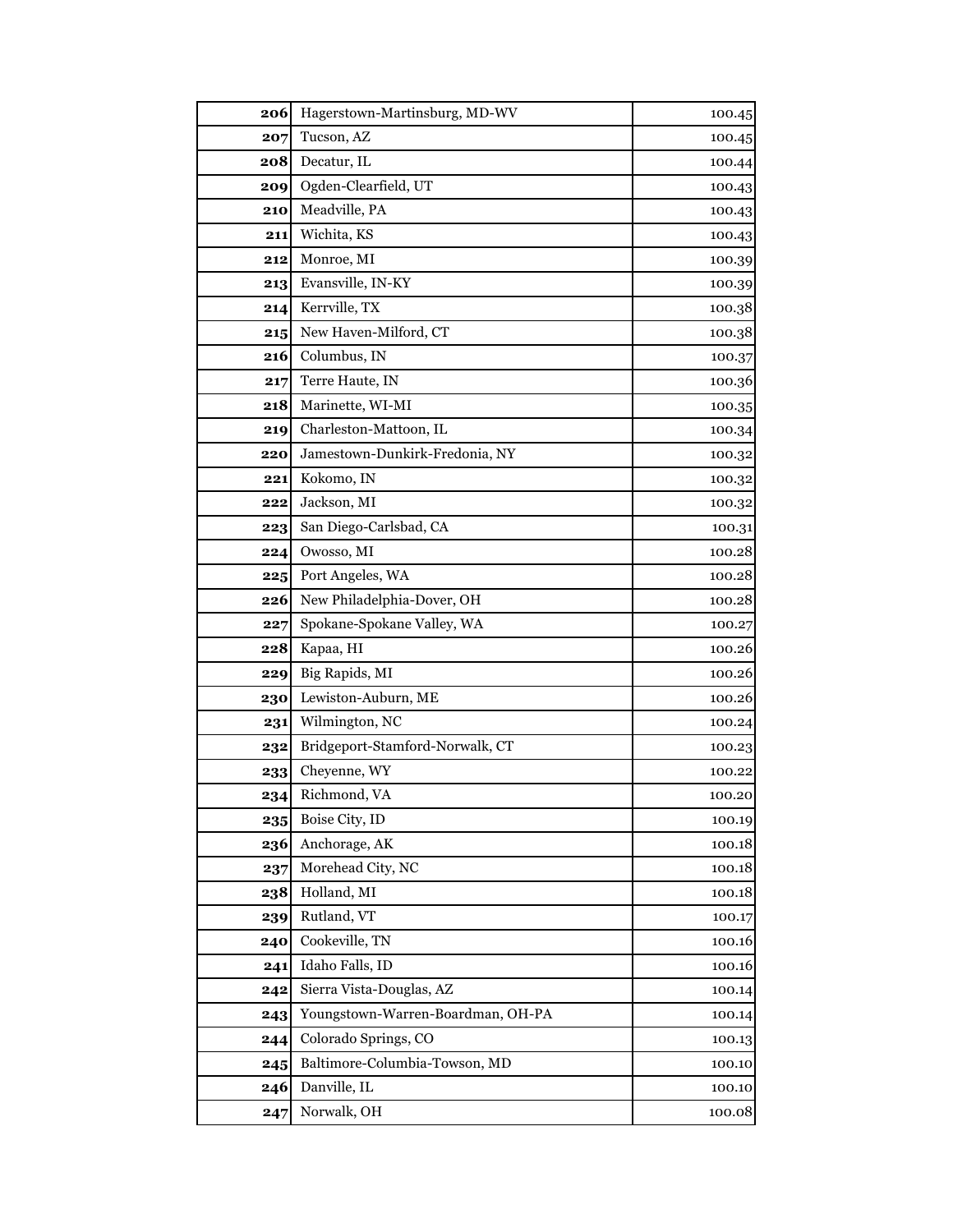|            | Reno, NV                                |                  |
|------------|-----------------------------------------|------------------|
| 248<br>249 | Sacramento--Roseville--Arden-Arcade, CA | 100.07<br>100.07 |
| 250        | Staunton-Waynesboro, VA                 | 100.05           |
| 251        | Medford, OR                             | 100.05           |
| 252        | Providence-Warwick, RI-MA               | 100.04           |
| 253        | Charleston, WV                          | 100.04           |
| 254        | Pottsville, PA                          | 100.02           |
| 255        | Coos Bay, OR                            | 100.00           |
| 256        | Sandusky, OH                            | 99.99            |
| 257        | Edwards, CO                             | 99.99            |
| 258        | San Angelo, TX                          | 99.96            |
| 259        | Auburn, NY                              | 99.95            |
| 260        | Asheville, NC                           | 99.95            |
| 261        | Owensboro, KY                           | 99.95            |
| 262        | Greenville-Anderson-Mauldin, SC         | 99.94            |
| 263        | Rockford, IL                            | 99.93            |
| 264        | Truckee-Grass Valley, CA                | 99.93            |
| 265        | Durham-Chapel Hill, NC                  | 99.91            |
| 266        | Scranton--Wilkes-Barre--Hazleton, PA    | 99.90            |
| 267        | Salisbury, MD-DE                        | 99.89            |
| 268        | Utica-Rome, NY                          | 99.87            |
| 269        | Oak Harbor, WA                          | 99.87            |
| 270        | East Stroudsburg, PA                    | 99.87            |
| 271        | Ocean City, NJ                          | 99.86            |
| 272        | Watertown-Fort Drum, NY                 | 99.85            |
| 273        | Statesboro, GA                          | 99.84            |
| 274        | Saginaw, MI                             | 99.84            |
| 275        | Longview, WA                            | 99.83            |
| 276        | Phoenix-Mesa-Scottsdale, AZ             | 99.83            |
| 277        | Parkersburg-Vienna, WV                  | 99.78            |
| 278        | Dallas-Fort Worth-Arlington, TX         | 99.78            |
| 279        | Baton Rouge, LA                         | 99.78            |
| 280        | Williamsport, PA                        | 99.77            |
| 281        | Prescott, AZ                            | 99.76            |
| 282        | Durango, CO                             | 99.76            |
| 283        | Grand Junction, CO                      | 99.72            |
| 284        | Grand Island, NE                        | 99.71            |
| 285        | Mansfield, OH                           | 99.69            |
| 286        | Kankakee, IL                            | 99.68            |
| 287        | Fairmont, WV                            | 99.66            |
| 288        | Muskegon, MI                            | 99.64            |
| 289        | New Orleans-Metairie, LA                | 99.64            |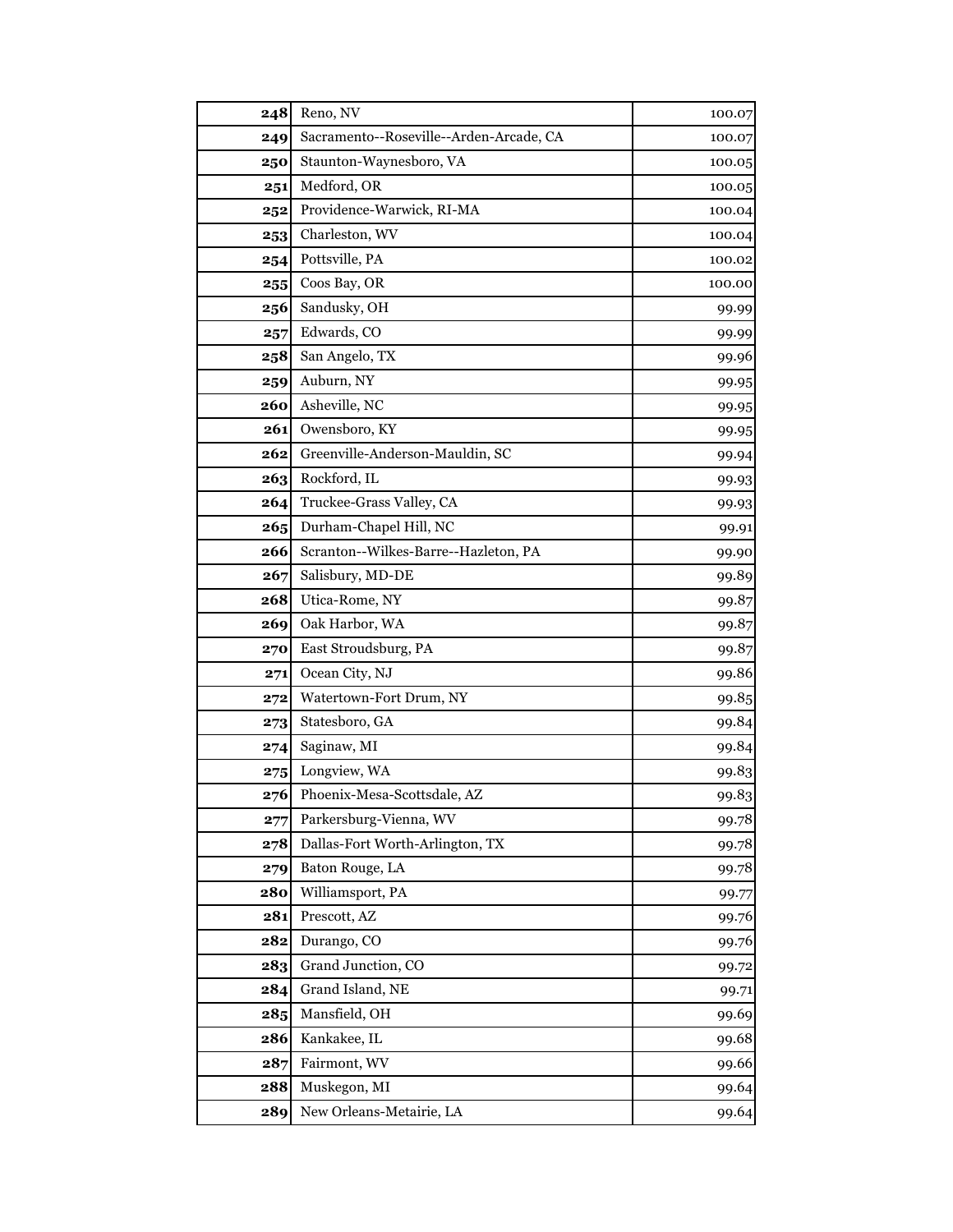| 290 | Virginia Beach-Norfolk-Newport News, VA-NC    | 99.63 |
|-----|-----------------------------------------------|-------|
| 291 | Battle Creek, MI                              | 99.60 |
| 292 | Salinas, CA                                   | 99.59 |
| 293 | Klamath Falls, OR                             | 99.58 |
| 294 | Pensacola-Ferry Pass-Brent, FL                | 99.57 |
| 295 | Ukiah, CA                                     | 99.56 |
| 296 | Napa, CA                                      | 99.52 |
| 297 | Glenwood Springs, CO                          | 99.47 |
| 298 | Goldsboro, NC                                 | 99.46 |
| 299 | Lexington-Fayette, KY                         | 99.45 |
| 300 | Hilton Head Island-Bluffton-Beaufort, SC      | 99.44 |
| 301 | Bowling Green, KY                             | 99.43 |
| 302 | Corning, NY                                   | 99.41 |
| 303 | Detroit-Warren-Dearborn, MI                   | 99.39 |
| 304 | San Antonio-New Braunfels, TX                 | 99.39 |
| 305 | Springfield, OH                               | 99.39 |
| 306 | Oxnard-Thousand Oaks-Ventura, CA              | 99.37 |
| 307 | Coeur d'Alene, ID                             | 99.36 |
| 308 | Eureka-Arcata-Fortuna, CA                     | 99.36 |
| 309 | Los Angeles-Long Beach-Anaheim, CA            | 99.35 |
| 310 | Raleigh, NC                                   | 99.34 |
| 311 | Santa Fe, NM                                  | 99.30 |
| 312 | Kalispell, MT                                 | 99.30 |
| 313 | Chico, CA                                     | 99.29 |
| 314 | Gainesville, GA                               | 99.29 |
| 315 | Bay City, MI                                  | 99.28 |
| 316 | Twin Falls, ID                                | 99.23 |
| 317 | Columbia, SC                                  | 99.23 |
| 318 | Beckley, WV                                   | 99.22 |
| 319 | Hudson, NY                                    | 99.21 |
| 320 | Zanesville, OH                                | 99.19 |
| 321 | Wenatchee, WA                                 | 99.19 |
| 322 | Tulsa, OK                                     | 99.19 |
| 323 | Albuquerque, NM                               | 99.19 |
| 324 | Myrtle Beach-Conway-North Myrtle Beach, SC-NC | 99.18 |
| 325 | Dover, DE                                     | 99.18 |
| 326 | Atlantic City-Hammonton, NJ                   | 99.16 |
| 327 | Little Rock-North Little Rock-Conway, AR      | 99.15 |
| 328 | Crestview-Fort Walton Beach-Destin, FL        | 99.15 |
| 329 | Greenville, NC                                | 99.15 |
| 330 | Panama City, FL                               | 99.12 |
| 331 | Fremont, OH                                   | 99.12 |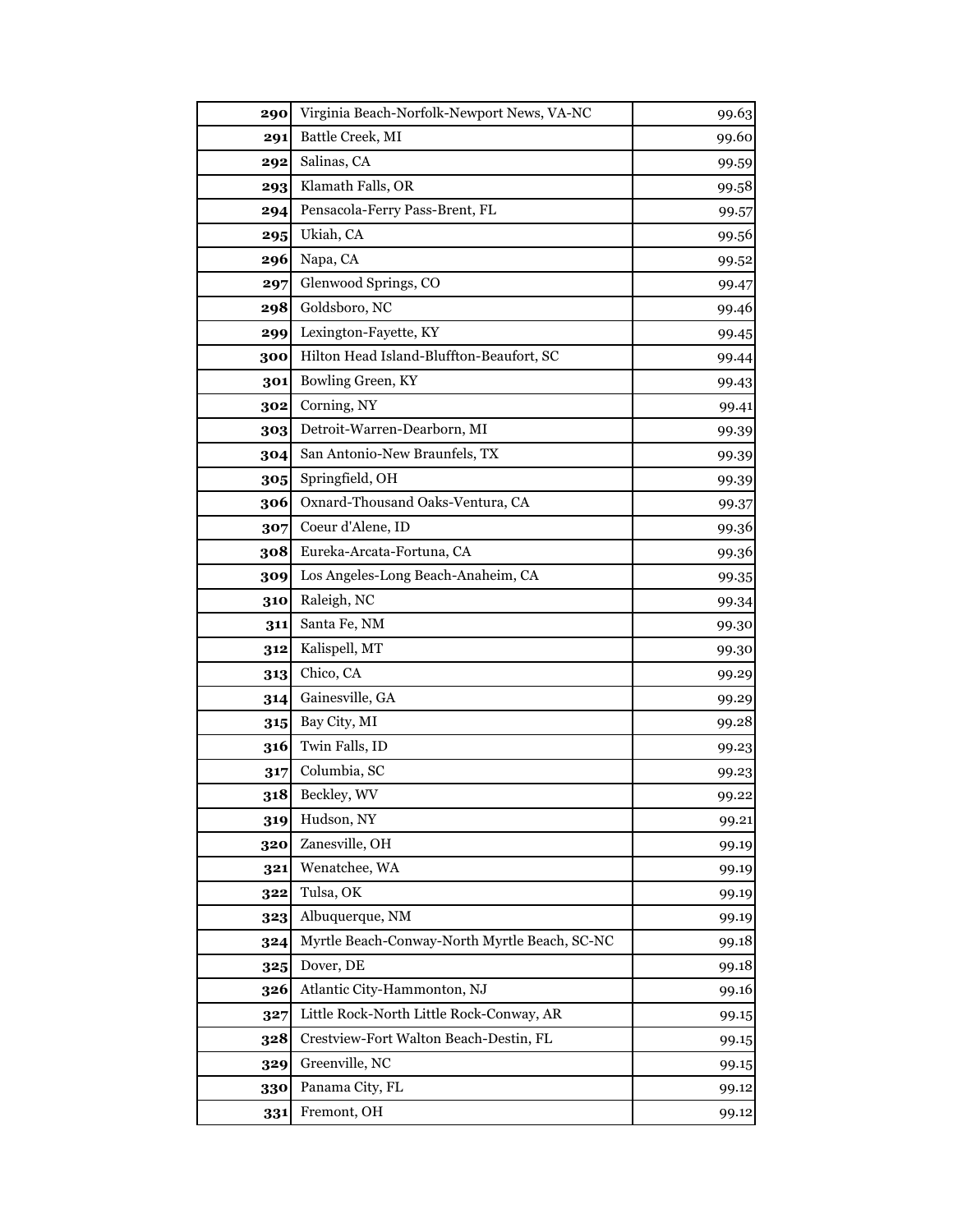| 332 | Astoria, OR                          | 99.12 |
|-----|--------------------------------------|-------|
| 333 | Ashtabula, OH                        | 99.11 |
| 334 | Houston-The Woodlands-Sugar Land, TX | 99.11 |
| 335 | Elkhart-Goshen, IN                   | 99.10 |
| 336 | Palm Bay-Melbourne-Titusville, FL    | 99.10 |
| 337 | New Bern, NC                         | 99.09 |
| 338 | Salina, KS                           | 99.07 |
| 339 | Springfield, MO                      | 99.07 |
| 340 | Glens Falls, NY                      | 99.05 |
| 341 | Charlotte-Concord-Gastonia, NC-SC    | 99.04 |
| 342 | Tyler, TX                            | 99.04 |
| 343 | Key West, FL                         | 99.03 |
| 344 | Aberdeen, WA                         | 99.03 |
| 345 | Flint, MI                            | 98.99 |
| 346 | North Port-Sarasota-Bradenton, FL    | 98.98 |
| 347 | Grants Pass, OR                      | 98.97 |
| 348 | Richmond, IN                         | 98.96 |
| 349 | Huntsville, AL                       | 98.96 |
| 350 | Richmond-Berea, KY                   | 98.96 |
| 351 | Augusta-Richmond County, GA-SC       | 98.95 |
| 352 | Roseburg, OR                         | 98.94 |
| 353 | Niles-Benton Harbor, MI              | 98.92 |
| 354 | Spartanburg, SC                      | 98.90 |
| 355 | Wichita Falls, TX                    | 98.90 |
| 356 | DuBois, PA                           | 98.89 |
| 357 | Naples-Immokalee-Marco Island, FL    | 98.88 |
| 358 | Clearlake, CA                        | 98.85 |
| 359 | Kennewick-Richland, WA               | 98.82 |
| 360 | CaĐon City, CO                       | 98.80 |
| 361 | Bluefield, WV-VA                     | 98.80 |
| 362 | Greensboro-High Point, NC            | 98.79 |
| 363 | Daphne-Fairhope-Foley, AL            | 98.79 |
| 364 | Elizabethtown-Fort Knox, KY          | 98.78 |
| 365 | Homosassa Springs, FL                | 98.77 |
| 366 | Jonesboro, AR                        | 98.76 |
| 367 | Beaumont-Port Arthur, TX             | 98.75 |
| 368 | Florence-Muscle Shoals, AL           | 98.74 |
| 369 | Paducah, KY-IL                       | 98.72 |
| 370 | Gloversville, NY                     | 98.70 |
| 371 | Kingsport-Bristol-Bristol, TN-VA     | 98.68 |
| 372 | Sanford, NC                          | 98.65 |
| 373 | Tampa-St. Petersburg-Clearwater, FL  | 98.65 |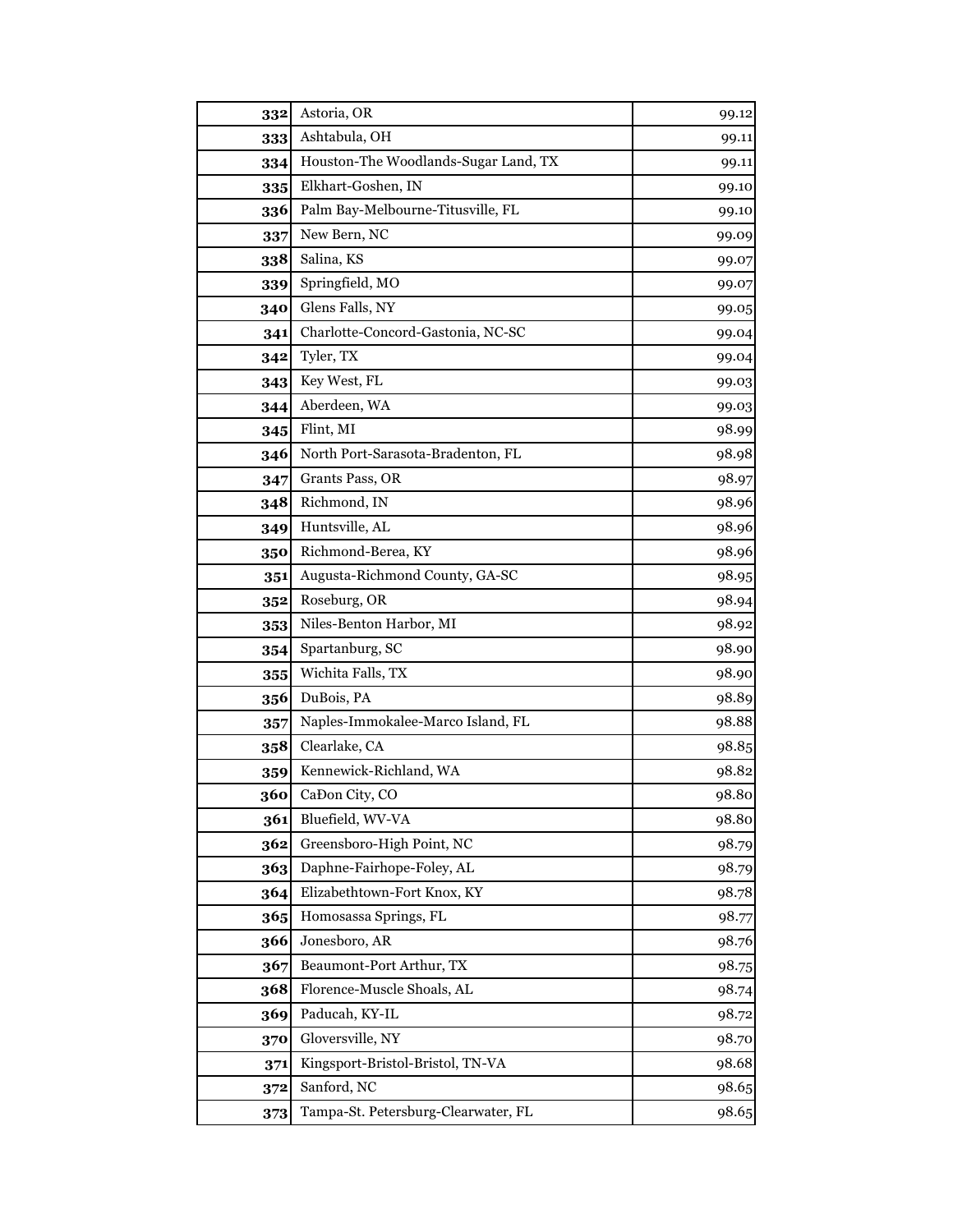| 374 | Savannah, GA                           | 98.64 |
|-----|----------------------------------------|-------|
| 375 | Chattanooga, TN-GA                     | 98.63 |
| 376 | Vallejo-Fairfield, CA                  | 98.63 |
| 377 | Gillette, WY                           | 98.61 |
| 378 | Huntington-Ashland, WV-KY-OH           | 98.60 |
| 379 | Pinehurst-Southern Pines, NC           | 98.60 |
| 380 | Las Vegas-Henderson-Paradise, NV       | 98.59 |
| 381 | Vineland-Bridgeton, NJ                 | 98.59 |
| 382 | New York-Newark-Jersey City, NY-NJ-PA  | 98.58 |
| 383 | Crossville, TN                         | 98.56 |
| 384 | Redding, CA                            | 98.54 |
| 385 | Georgetown, SC                         | 98.54 |
| 386 | Jefferson, GA                          | 98.53 |
| 387 | Lawton, OK                             | 98.53 |
| 388 | Casper, WY                             | 98.51 |
| 389 | Orlando-Kissimmee-Sanford, FL          | 98.47 |
| 390 | Cape Coral-Fort Myers, FL              | 98.46 |
| 391 | Memphis, TN-MS-AR                      | 98.44 |
| 392 | Yuba City, CA                          | 98.44 |
| 393 | Ocala, FL                              | 98.42 |
| 394 | Clarksville, TN-KY                     | 98.41 |
| 395 | Sebastian-Vero Beach, FL               | 98.39 |
| 396 | Lafayette, LA                          | 98.38 |
| 397 | Anniston-Oxford-Jacksonville, AL       | 98.38 |
| 398 | Yakima, WA                             | 98.37 |
| 399 | Jackson, TN                            | 98.35 |
| 400 | Show Low, AZ                           | 98.34 |
| 401 | Atlanta-Sandy Springs-Roswell, GA      | 98.26 |
| 402 | Fort Smith, AR-OK                      | 98.25 |
| 403 | Deltona-Daytona Beach-Ormond Beach, FL | 98.23 |
| 404 | Jacksonville, FL                       | 98.23 |
| 405 | Brunswick, GA                          | 98.22 |
| 406 | Amsterdam, NY                          | 98.21 |
| 407 | Alexandria, LA                         | 98.17 |
| 408 | Lake Charles, LA                       | 98.16 |
| 409 | Russellville, AR                       | 98.13 |
| 410 | Shelby, NC                             | 98.12 |
| 411 | Fresno, CA                             | 98.02 |
| 412 | Shreveport-Bossier City, LA            | 98.00 |
| 413 | Chillicothe, OH                        | 98.00 |
| 414 | Hammond, LA                            | 97.99 |
| 415 | Merced, CA                             | 97.98 |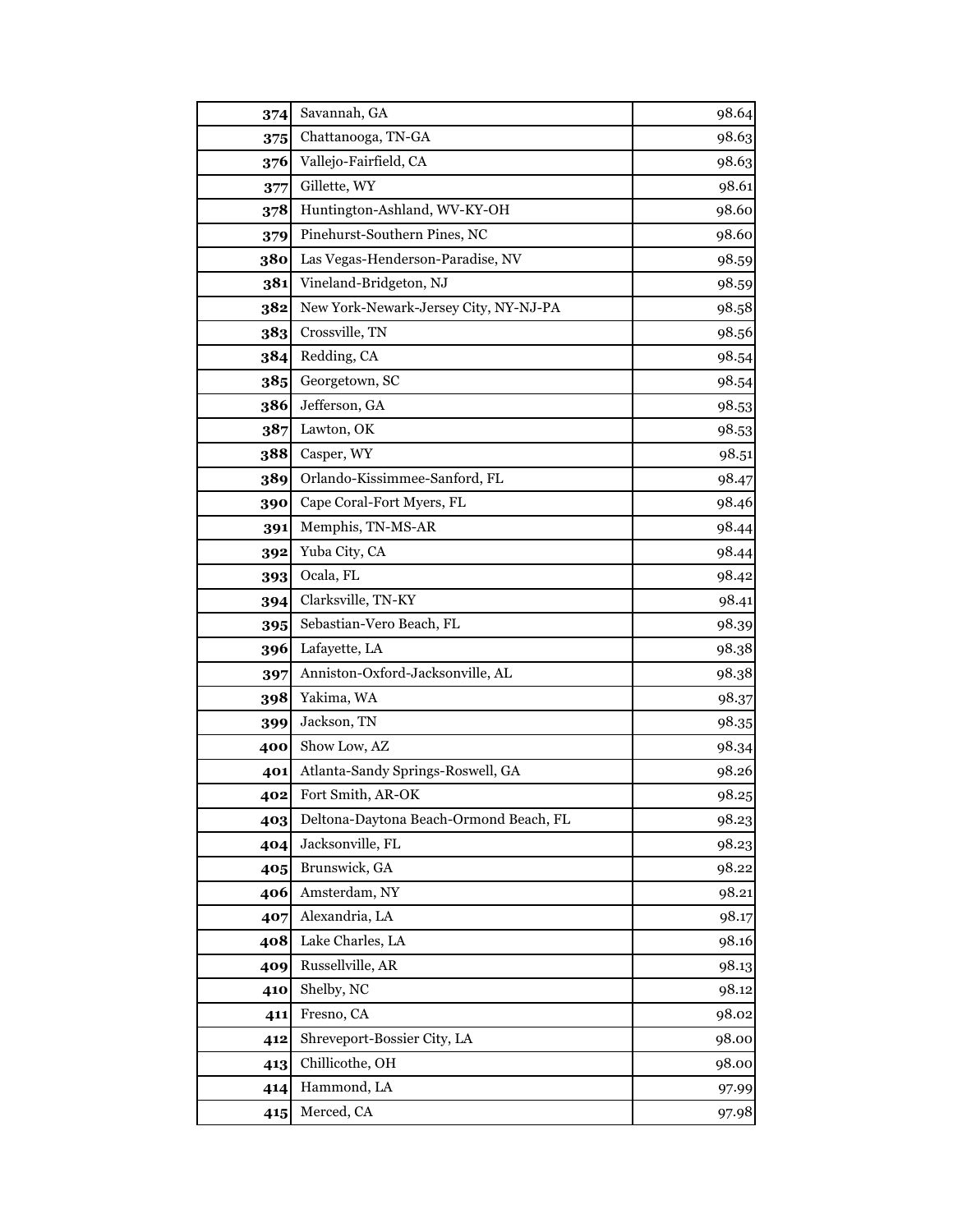| 416 | Rome, GA                             | 97.95 |
|-----|--------------------------------------|-------|
| 417 | Columbus, GA-AL                      | 97.92 |
| 418 | Modesto, CA                          | 97.86 |
| 419 | Gulfport-Biloxi-Pascagoula, MS       | 97.85 |
| 420 | Sherman-Denison, TX                  | 97.84 |
| 421 | Port St. Lucie, FL                   | 97.83 |
| 422 | Fayetteville, NC                     | 97.79 |
| 423 | Lake Havasu City-Kingman, AZ         | 97.77 |
| 424 | Mobile, AL                           | 97.75 |
| 425 | Gardnerville Ranchos, NV             | 97.74 |
| 426 | Jacksonville, NC                     | 97.73 |
| 427 | Moses Lake, WA                       | 97.72 |
| 428 | Stockton-Lodi, CA                    | 97.71 |
| 429 | Forest City, NC                      | 97.68 |
| 430 | Dunn, NC                             | 97.65 |
| 431 | Houma-Thibodaux, LA                  | 97.62 |
| 432 | Winston-Salem, NC                    | 97.60 |
| 433 | Jackson, MS                          | 97.54 |
| 434 | Farmington, NM                       | 97.50 |
| 435 | Riverside-San Bernardino-Ontario, CA | 97.49 |
| 436 | Gadsden, AL                          | 97.48 |
| 437 | Pueblo, CO                           | 97.48 |
| 438 | Birmingham-Hoover, AL                | 97.47 |
| 439 | Tupelo, MS                           | 97.46 |
| 440 | Killeen-Temple, TX                   | 97.43 |
| 441 | Punta Gorda, FL                      | 97.40 |
| 442 | Valdosta, GA                         | 97.40 |
| 443 | Florence, SC                         | 97.37 |
| 444 | Yuma, AZ                             | 97.34 |
| 445 | Madera, CA                           | 97.32 |
| 446 | Lakeland-Winter Haven, FL            | 97.30 |
| 447 | Montgomery, AL                       | 97.30 |
| 448 | Cleveland, TN                        | 97.29 |
| 449 | Monroe, LA                           | 97.25 |
| 450 | Johnson City, TN                     | 97.20 |
| 451 | Dalton, GA                           | 97.17 |
| 452 | Victoria, TX                         | 97.14 |
| 453 | Visalia-Porterville, CA              | 97.13 |
| 454 | Danville, VA                         | 97.07 |
| 455 | Bakersfield, CA                      | 97.04 |
| 456 | London, KY                           | 97.00 |
| 457 | Hobbs, NM                            | 96.99 |